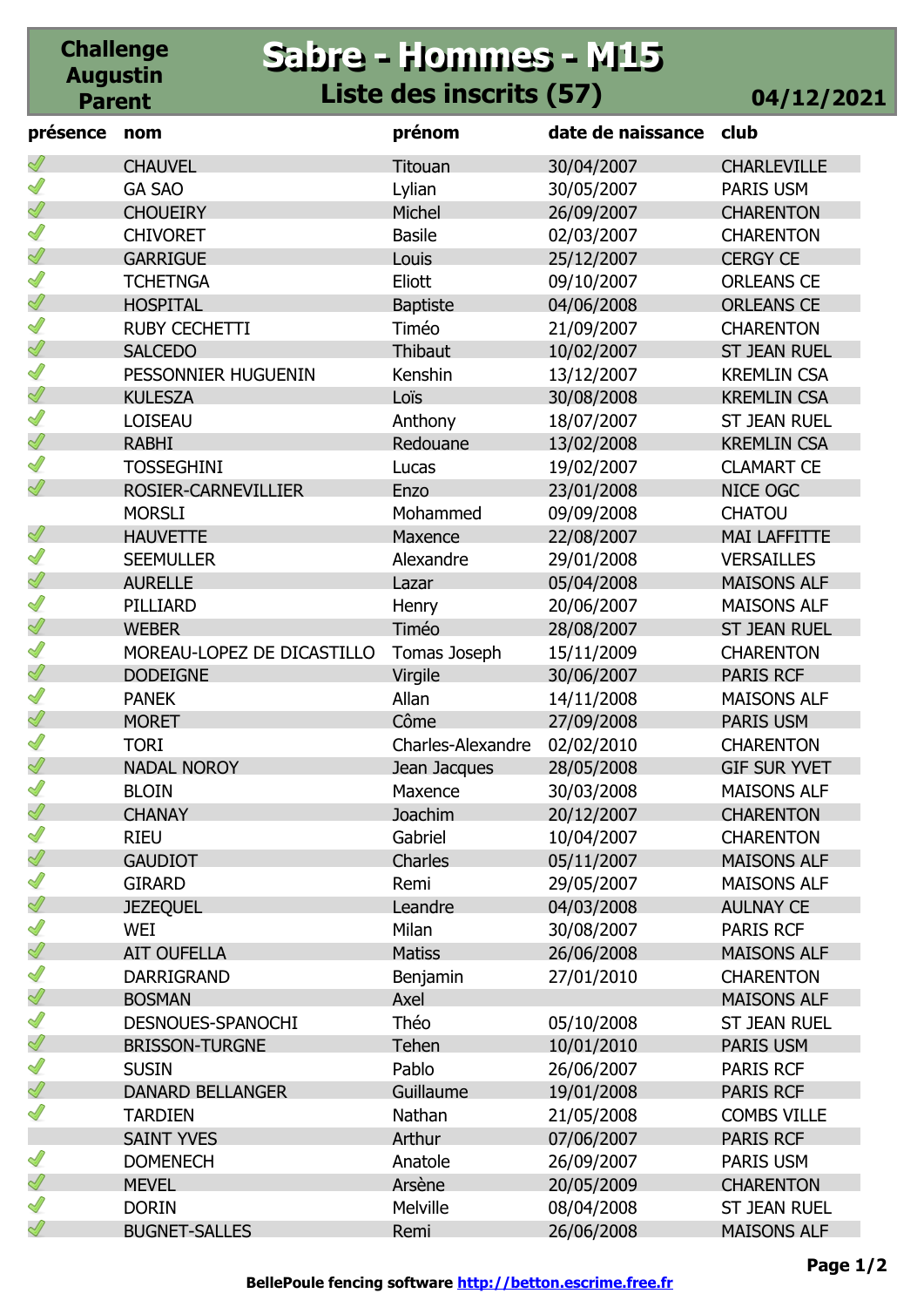#### **Challenge Augustin Parent Sabre - Hommes - M15 Sabre - Hommes - M15 Liste des inscrits (57) 04/12/2021**

| présence      | nom                      | prénom          | date de naissance club |                     |
|---------------|--------------------------|-----------------|------------------------|---------------------|
| $\mathscr{Q}$ | SOUILLARD-LADEVEZE       | Lysandre        | 23/03/2008             | <b>MAI LAFFITTE</b> |
| $\mathscr{Q}$ | <b>BOURGOGNE COLONNA</b> | <b>Baptiste</b> | 17/05/2008             | PARIS USM           |
| $\mathscr{Q}$ | <b>AUVRAY</b>            | <b>Clement</b>  | 07/06/2007             | <b>PARIS USM</b>    |
| Î             | <b>LASSERRE</b>          | Yann            | 05/06/2009             | <b>ST JEAN RUEL</b> |
| Ï             | <b>ZAINOUN</b>           | Adrian          | 13/02/2008             | <b>DOURDAN CE</b>   |
| $\mathscr{Q}$ | <b>SABOURIN</b>          | Simon           | 14/05/2007             | <b>COMBS VILLE</b>  |
| $\mathscr{Q}$ | <b>TABET</b>             | <b>Elias</b>    | 29/04/2007             | <b>MAISONS ALF</b>  |
| Î             | <b>DESPLANCHES</b>       | Hector          | 14/09/2008             | <b>MONTARGIS AE</b> |
| Ï             | <b>LECOQ</b>             | Alban           | 06/09/2007             | <b>AULNAY CE</b>    |
| I             | <b>FAKHOUR</b>           | Assad           | 20/10/2007             | <b>AULNAY CE</b>    |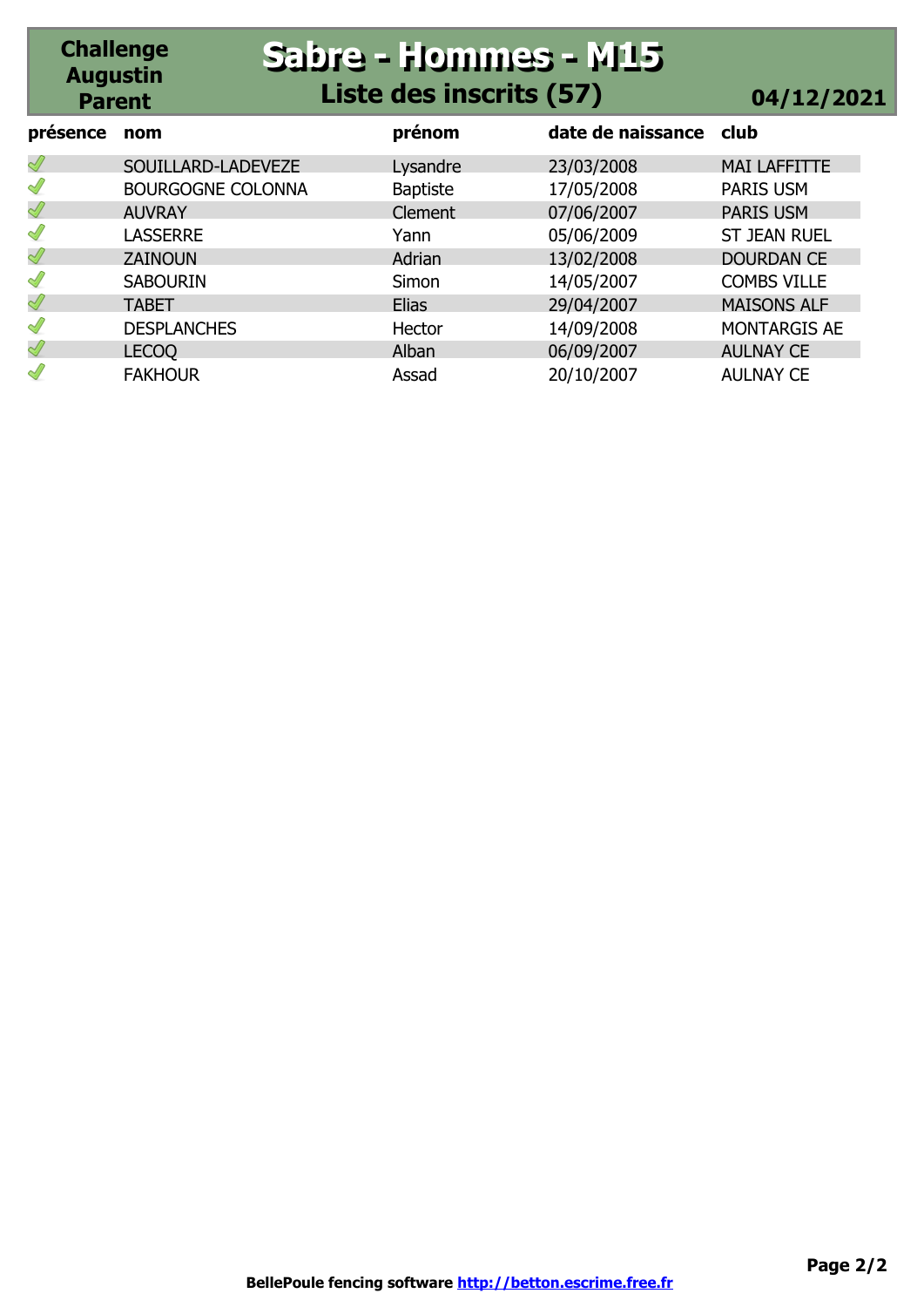| Poule nº 01<br>回波回 | <b>Arbitre</b>            |                |                |                         |                | <b>Piste</b> |             |                |                         |              |                              |    |       |                |
|--------------------|---------------------------|----------------|----------------|-------------------------|----------------|--------------|-------------|----------------|-------------------------|--------------|------------------------------|----|-------|----------------|
|                    |                           | $\mathbf{1}$   | $\overline{2}$ | 3                       | 4              | 5            | 6           | $\overline{7}$ | 8                       |              | vicoires cuntaches connectes |    |       |                |
|                    | <b>TARDIEN Nathan 1</b>   |                | V              | v                       | $\overline{2}$ | 1            | 3           | 3              | 4                       |              | 2 0,285 23                   | 31 | -8    | 6              |
| <b>DESNOUES-</b>   | Théo 2                    | $\overline{2}$ |                | $\overline{\mathbf{2}}$ | 3              | 0            | 0           | V              | 4                       | $\mathbf{1}$ | $0,142$ 16                   | 34 | $-18$ | 8              |
| <b>SPANOCHI</b>    | <b>AUVRAY</b> Clement 3   | 4              | ν              |                         | 1              | 1            | 3           | 3              | 1                       | 1            | $0,142$ 18                   | 32 | $-14$ | 7              |
|                    | <b>CHANAY</b> Joachim 4   | V              | v              | v                       |                | $\mathbf{0}$ | 4           | V              | $\mathbf{V}$            | 5            | 0,714 29                     | 24 | $+5$  | $\overline{3}$ |
|                    | <b>CHAUVEL</b> Titouan 5  | V              | v              | v                       | V              |              | V           | $\mathbf v$    | $\mathbf{V}$            | 7            | 1,000 35                     | 3  | $+32$ | 1              |
|                    | <b>RIEU</b> Gabriel 6     | V              | V              | $\mathbf v$             | $\mathbf v$    | 1            |             | 3              | $\mathbf{V}$            | 5.           | 0,714 29                     | 20 | $+9$  | $\overline{2}$ |
|                    | <b>PANEK Allan 7</b>      | V              | 4              | $\mathbf v$             | 4              | 0            | $\mathbf v$ |                | $\overline{\mathbf{3}}$ | 3            | 0,428 26                     | 29 | $-3$  | 5              |
|                    | <b>TOSSEGHINI Lucas 8</b> | $\mathbf v$    | V              | v                       | 4              | 0            | 0           | V              |                         | 4            | 0,571 24                     | 27 | $-3$  | 4              |



|                                                  |                         |                       |             |                |                |             |                |                         |                | victoires victimators rives eques |    |           |                          |
|--------------------------------------------------|-------------------------|-----------------------|-------------|----------------|----------------|-------------|----------------|-------------------------|----------------|-----------------------------------|----|-----------|--------------------------|
|                                                  |                         | $\mathbf{2}^{\prime}$ | 3           | 4              | 5              | 6           | 7 <sup>7</sup> | 8                       |                |                                   |    |           |                          |
| <b>GAUDIOT</b> Charles 1                         |                         | 4                     | v           | 3              | $\overline{2}$ | $\mathbf v$ | $\overline{2}$ | $\overline{\mathbf{4}}$ | $2^{\circ}$    | 0,285 25                          | 30 | $-5$      | $6\phantom{1}6$          |
| <b>HAUVETTE</b> Maxence 2                        | V                       |                       | $\mathbf v$ | 4              | $\mathbf v$    | 4           | 3              | $\mathbf{V}$            | 4              | 0,571 31                          | 25 | $+6$      | $\overline{3}$           |
| <b>FAKHOUR Assad 3</b>                           | 3                       | $\overline{2}$        |             | $\mathbf 0$    | 3              | 3           | 4              | $\mathbf v$             |                | $1\quad 0,142\quad 20$            |    | $32 - 12$ | $\overline{7}$           |
| GA SAO Lylian 4                                  | $\mathbf v$             | V                     | v           |                | $\mathbf v$    | V           | $\mathbf v$    | $\mathbf{V}$            | 7              | 1,000 35                          | 14 | $+21$     |                          |
| <b>DORIN</b> Melville 5                          | $\mathbf v$             | 2                     | $\mathbf v$ | $\mathbf 0$    |                | $\mathbf v$ | 4              | $\mathbf{V}$            | $\overline{4}$ | 0,571 26                          | 24 | $+2$      | $\overline{4}$           |
| <b>MOREAU-LOPEZ DE DICASTILLO</b> Tomas Joseph 6 | $\overline{\mathbf{2}}$ | $\mathbf v$           | V           | $\overline{2}$ | 3              |             | $\mathbf{1}$   | $\mathbf{V}$            |                | 3 0,428 23                        | 31 | -8        | -5                       |
| <b>SUSIN Pablo 7</b>                             | $\mathbf v$             | v                     | v           | 4              | $\mathbf v$    | v           |                | $\mathbf{V}$            | 6              | 0,857 34                          | 19 | $+15$     | $\overline{\phantom{0}}$ |
| <b>RABHI</b> Redouane 8                          | $\mathbf v$             | 2                     | 2           | 1              |                | 4           | $\mathbf 0$    |                         | $\mathbf{1}$   | $0,142$ 15                        | 34 | $-19$     | 8                        |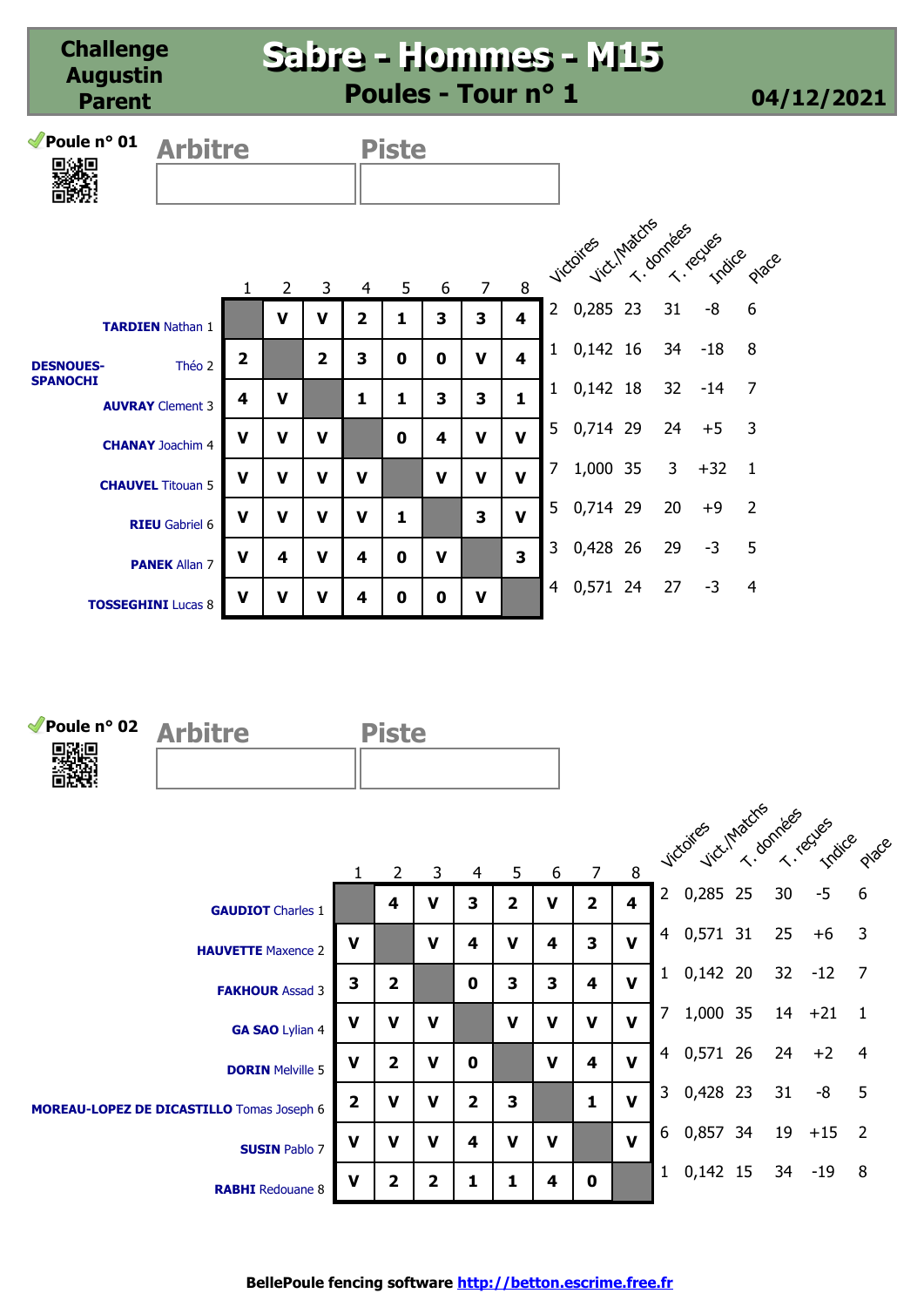#### **Sabre - Hommes - M15 Sabre - Hommes - M15 Poules - Tour n° 1 04/12/2021**

| Poule $n^{\circ}$ 03 | <b>Arbitre</b> | <b>Piste</b> |
|----------------------|----------------|--------------|
|                      |                |              |
|                      |                |              |
|                      |                |              |
|                      |                |              |

|                                     |             |                         |             |             |             |                |                |                |              | vicores ver hactes freed equals |                |    |       |                |
|-------------------------------------|-------------|-------------------------|-------------|-------------|-------------|----------------|----------------|----------------|--------------|---------------------------------|----------------|----|-------|----------------|
|                                     |             | $\overline{2}$          | 3           | 4           | 5           | 6              | $\overline{7}$ | 8              |              |                                 |                |    |       |                |
| LECOQ Alban 1                       |             | 3                       | 3           | 1           | 4           | 1              | $\mathbf v$    | 3              | 1            | 0,142                           | 20             | 31 | $-11$ | $\overline{7}$ |
| <b>DANARD BELLANGER Guillaume 2</b> | $\mathbf v$ |                         | 3           | $\mathbf v$ | 4           | 4              | $\mathbf v$    | $\mathbf{1}$   | 3            | 0,428 27                        |                | 30 | $-3$  | 5              |
| <b>SEEMULLER</b> Alexandre 3        | $\mathbf V$ | $\mathbf v$             |             | $\mathbf v$ | $\mathbf v$ | 4              | $\mathbf v$    | $\mathbf{1}$   | 5            | 0,714 30                        |                | 21 | $+9$  | 3              |
| <b>GIRARD Remi 4</b>                | $\mathbf V$ | $\overline{\mathbf{4}}$ | 3           |             | $\mathbf v$ | 4              | $\mathbf v$    | 3              | 3            | 0,428 29                        |                | 24 | $+5$  | $\overline{4}$ |
| <b>BOURGOGNE COLONNA Baptiste 5</b> | $\mathbf V$ | $\mathbf V$             | 1           | 3           |             | $\mathbf 0$    | $\mathbf v$    | $\overline{2}$ | $\mathbf{3}$ | 0,428 21                        |                | 28 | $-7$  | 6              |
| <b>LOISEAU</b> Anthony 6            | $\mathbf V$ | $\mathbf V$             | $\mathbf v$ | $\mathbf v$ | V           |                | $\mathbf V$    | $\mathbf v$    | 7            | 1,000 35                        |                | 18 | $+17$ | $\overline{1}$ |
| <b>TORI</b> Charles-Alexandre 7     | 1           | 3                       | 1           | 0           | $\mathbf 0$ | $\overline{2}$ |                | $\mathbf 0$    | $\mathbf 0$  | 0,000                           | $\overline{7}$ | 35 | $-28$ | 8              |
| <b>CHOUEIRY</b> Michel 8            | $\mathbf v$ | $\mathbf V$             | $\mathbf v$ | $\mathbf V$ | $\mathbf v$ | 3              | $\mathbf v$    |                | 6            | 0,857                           | 33             | 15 | $+18$ | $\overline{2}$ |



**BellePoule fencing software http://betton.escrime.free.fr**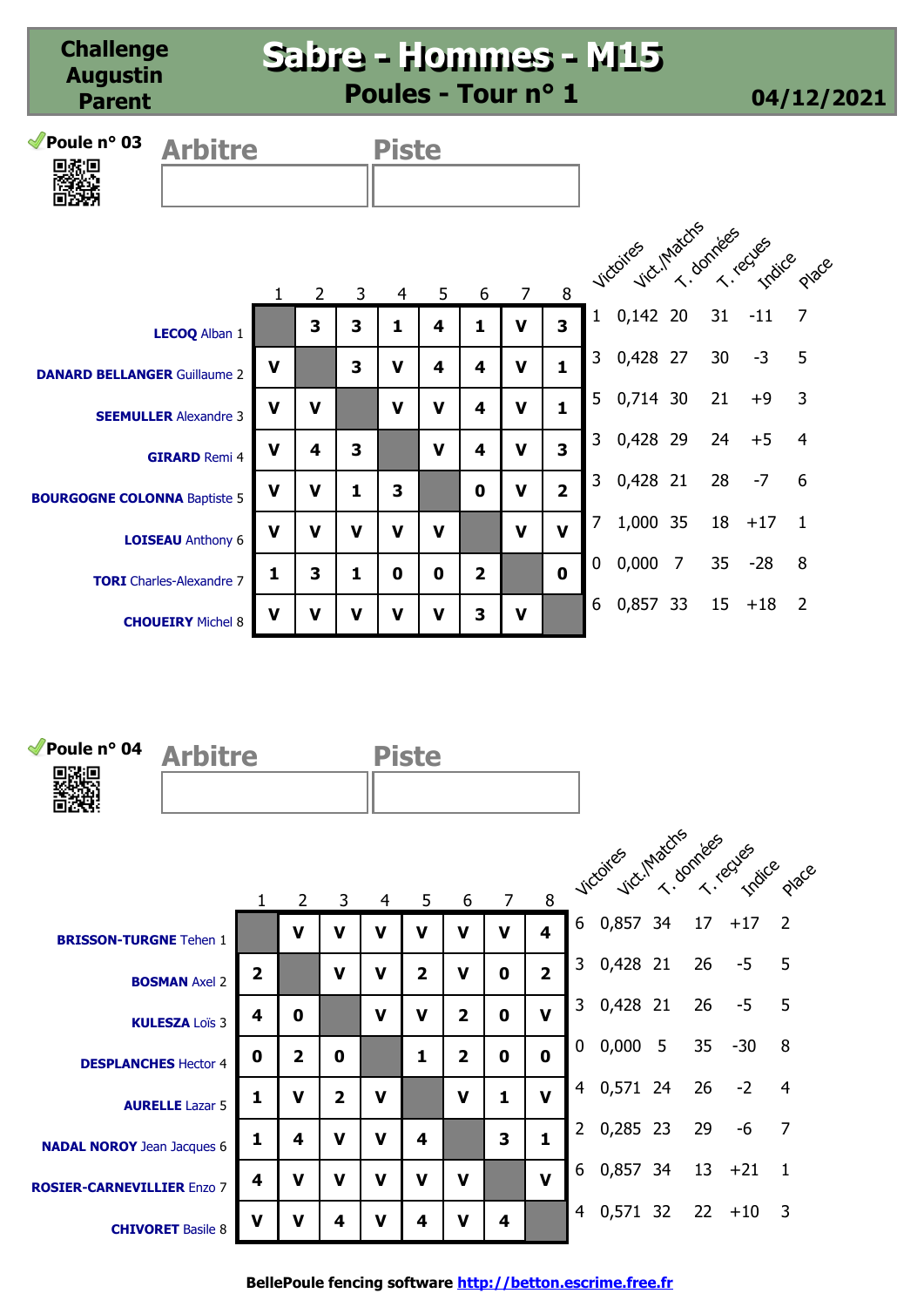**Challenge Augustin Parent Sabre - Hommes - M15 Sabre - Hommes - M15 Poules - Tour n° 1 04/12/2021 Poule n° 05 Arbitre Piste** 1 2 3 4 5 6 7 **2 2 1 1 3 V V V V V V V BUGNET-SALLES** Remi 1 **MEVEL** Arsène 2 1 0,166 14 29 -15 6 6 1,000 30 10 +20 1 victoires (1 Matchs Rives Cues dage

**V 0 1 0 2 4**

1 0,166 12 27 -15 7

3 0,500 19 19 +0 4

5 0,833 27 9 +18 2

4 0,666 22 18 +4 3

1 0,166 17 29 -12 5

**WEI** Milan 3

**MORET** Côme 4

**GARRIGUE** Louis 5

**WEBER** Timéo 7

**PESSONNIER HUGUENIN** Kenshin 6

**V 2 V 0 2 V**

**V 2 V V V V**

**V 1 V V 1 V**

**4 3 V 2 2 1**

| Poule $n^{\circ}$ 06<br>电磁电          | <b>Arbitre</b>               |                         |                |                | <b>Piste</b>   |                |                |             |                         |              |                               |                 |         |                |
|--------------------------------------|------------------------------|-------------------------|----------------|----------------|----------------|----------------|----------------|-------------|-------------------------|--------------|-------------------------------|-----------------|---------|----------------|
|                                      |                              | $\mathbf 1$             | $\overline{2}$ | 3              | 4              | 5              | 6              | $7^{\circ}$ | 8                       |              | vicoires intaction researches |                 |         |                |
|                                      | <b>TABET</b> Elias 1         |                         | $\mathbf v$    | $\mathbf v$    | $\mathbf v$    | $\mathbf v$    | $\mathbf v$    | $\mathbf 0$ | $\mathbf v$             | 6            | 0,857 30                      | 15              | $+15$   | $\overline{2}$ |
|                                      | <b>SABOURIN</b> Simon 2      | 1                       |                | 4              | $\overline{2}$ | $\mathbf v$    | $\overline{2}$ | $\mathbf 0$ | $\mathbf{1}$            | $\mathbf{1}$ | $0,142$ 15                    | 34              | $-19$   | 8              |
|                                      | <b>DARRIGRAND Benjamin 3</b> | $\mathbf 0$             | $\mathbf v$    |                | 3              | $\overline{2}$ | $\mathbf v$    | 3           | $\mathbf{1}$            | $2^{\circ}$  | 0,285 19                      | 31              | $-12$   | 6              |
| <b>SOUILLARD-LADEVEZE</b> Lysandre 4 |                              | $\overline{2}$          | $\mathbf v$    | $\mathbf v$    |                | 4              | V              | 1           | 1                       | 3            | 0,428 23                      | 28              | $-5$    | $\overline{4}$ |
|                                      | <b>DOMENECH Anatole 5</b>    | $\overline{\mathbf{2}}$ | 4              | $\mathbf v$    | $\mathbf v$    |                | $\mathbf v$    | $\mathbf 0$ | $\overline{2}$          | $\mathsf{3}$ | 0,428 23                      | 28              | $-5$    | $\overline{4}$ |
|                                      | <b>PILLIARD Henry 6</b>      | 3                       | $\mathbf v$    | $\overline{2}$ | 3              | $\overline{2}$ |                | 3           | $\overline{\mathbf{3}}$ | 1            | $0,142$ 21                    | 32              | $-11$   | 7              |
|                                      | <b>SALCEDO Thibaut 7</b>     | $\mathbf v$             | $\mathbf v$    | $\mathbf v$    | $\mathbf v$    | $\mathbf v$    | $\mathbf v$    |             | $\mathbf v$             | 7            | 1,000 35                      | 10 <sup>°</sup> | $+25$   | $\overline{1}$ |
|                                      | <b>TCHETNGA Eliott 8</b>     | $\overline{2}$          | $\mathbf v$    | $\mathbf v$    | $\mathbf v$    | $\mathbf v$    | $\mathbf v$    | 3           |                         | 5            | 0,714 30                      | 18              | $+12$ 3 |                |

**BellePoule fencing software http://betton.escrime.free.fr**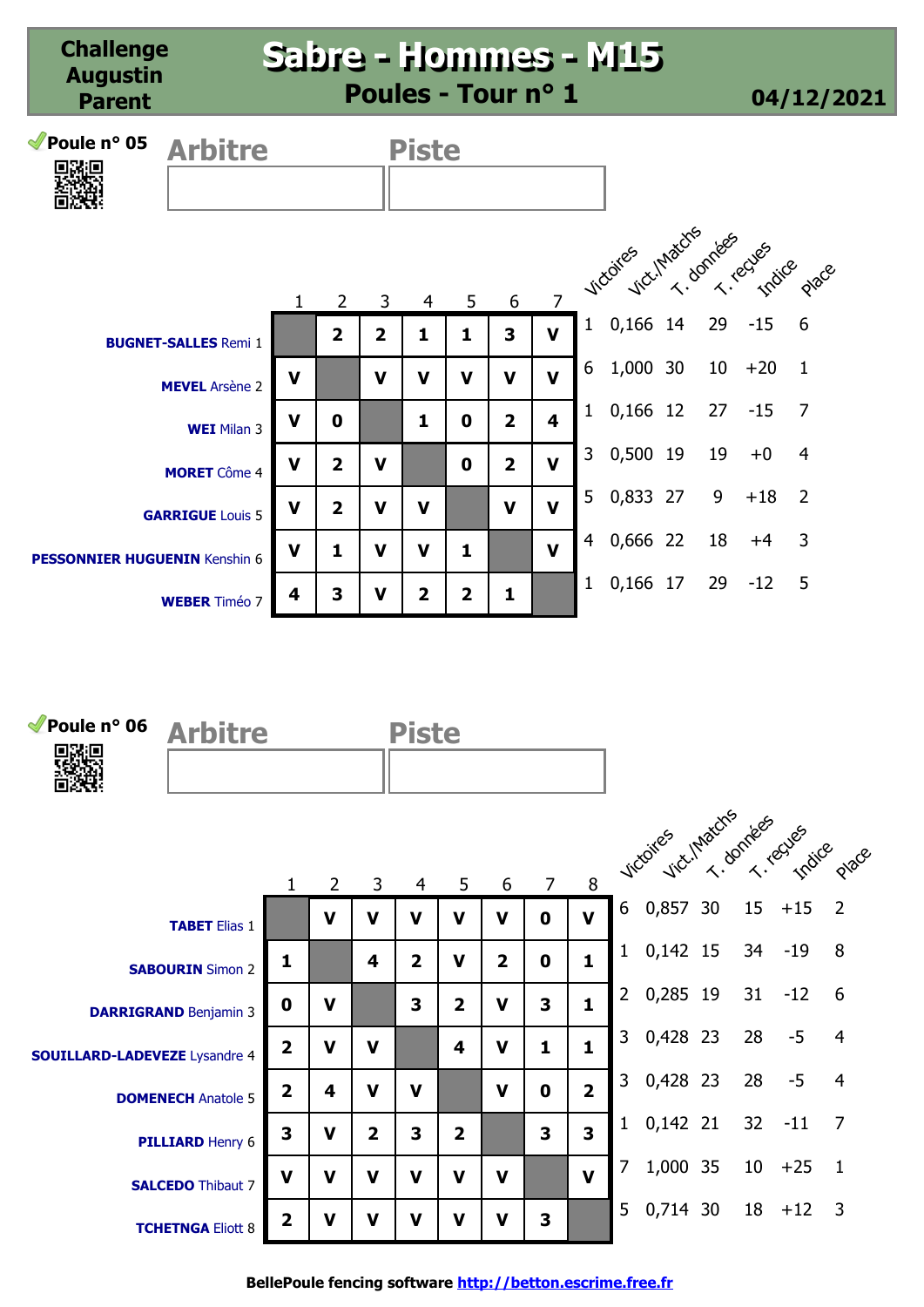| Poule nº 07<br>9然回                                   | <b>Arbitre</b> |              |                |                         |                |                | <b>Piste</b>            |                |              |                |                               |  |    |       |                |  |  |  |
|------------------------------------------------------|----------------|--------------|----------------|-------------------------|----------------|----------------|-------------------------|----------------|--------------|----------------|-------------------------------|--|----|-------|----------------|--|--|--|
|                                                      |                | $\mathbf{1}$ | $\overline{2}$ | 3                       | $\overline{4}$ | 5              | 6                       | $\overline{7}$ | 8            |                | victor vict. Matchs recessors |  |    |       |                |  |  |  |
| <b>JEZEQUEL</b> Leandre 1                            |                |              | $\overline{2}$ | $\overline{2}$          | $\overline{2}$ | 1              | $\mathbf 0$             | 1              | $\mathbf 0$  | $\mathbf 0$    | 0,0008                        |  | 35 | $-27$ | 8              |  |  |  |
| <b>AIT OUFELLA Matiss 2</b>                          |                | $\mathbf v$  |                | $\overline{2}$          | $\overline{2}$ | 1              | 1                       | V              | $\mathbf v$  | 3              | 0,428 21                      |  | 30 | $-9$  | 5              |  |  |  |
| <b>ZAINOUN</b> Adrian 3                              |                | $\mathbf v$  | $\mathbf v$    |                         | $\mathbf v$    | 1              | 4                       | V              | $\mathbf 0$  | $\overline{4}$ | 0,571 25                      |  | 23 | $+2$  | $\overline{4}$ |  |  |  |
| <b>DODEIGNE</b> Virgile 4                            |                | $\mathbf v$  | $\mathbf v$    | $\overline{\mathbf{2}}$ |                | $\mathbf 0$    | $\overline{2}$          | $\overline{2}$ | $\mathbf 0$  | $\overline{2}$ | 0,285 16                      |  | 29 | $-13$ | $\overline{7}$ |  |  |  |
| <b>RUBY CECHETTI Timéo 5</b>                         |                | $\mathbf v$  | $\mathbf v$    | $\mathbf v$             | V              |                | $\mathbf v$             | $\mathbf v$    | $\mathbf{1}$ | 6              | 0,857 31 12                   |  |    | $+19$ | $\mathbf{1}$   |  |  |  |
| <b>BLOIN</b> Maxence 6                               |                | $\mathbf v$  | $\mathbf v$    | $\mathbf v$             | V              | $\overline{2}$ |                         | $\mathbf v$    | $\mathbf v$  | 6              | 0,857 32                      |  | 16 | $+16$ | $\overline{2}$ |  |  |  |
|                                                      |                | $\mathbf v$  | 4              | $\overline{2}$          | $\mathbf v$    | $\overline{2}$ | $\overline{2}$          |                | $\mathbf 0$  | $\overline{2}$ | 0,285 20                      |  | 28 | -8    | 6              |  |  |  |
| <b>LASSERRE</b> Yann 7<br><b>HOSPITAL Baptiste 8</b> |                | V            | 4              | V                       | V              | V              | $\overline{\mathbf{2}}$ | V              |              | 5              | 0,714 31 11                   |  |    | $+20$ | 3              |  |  |  |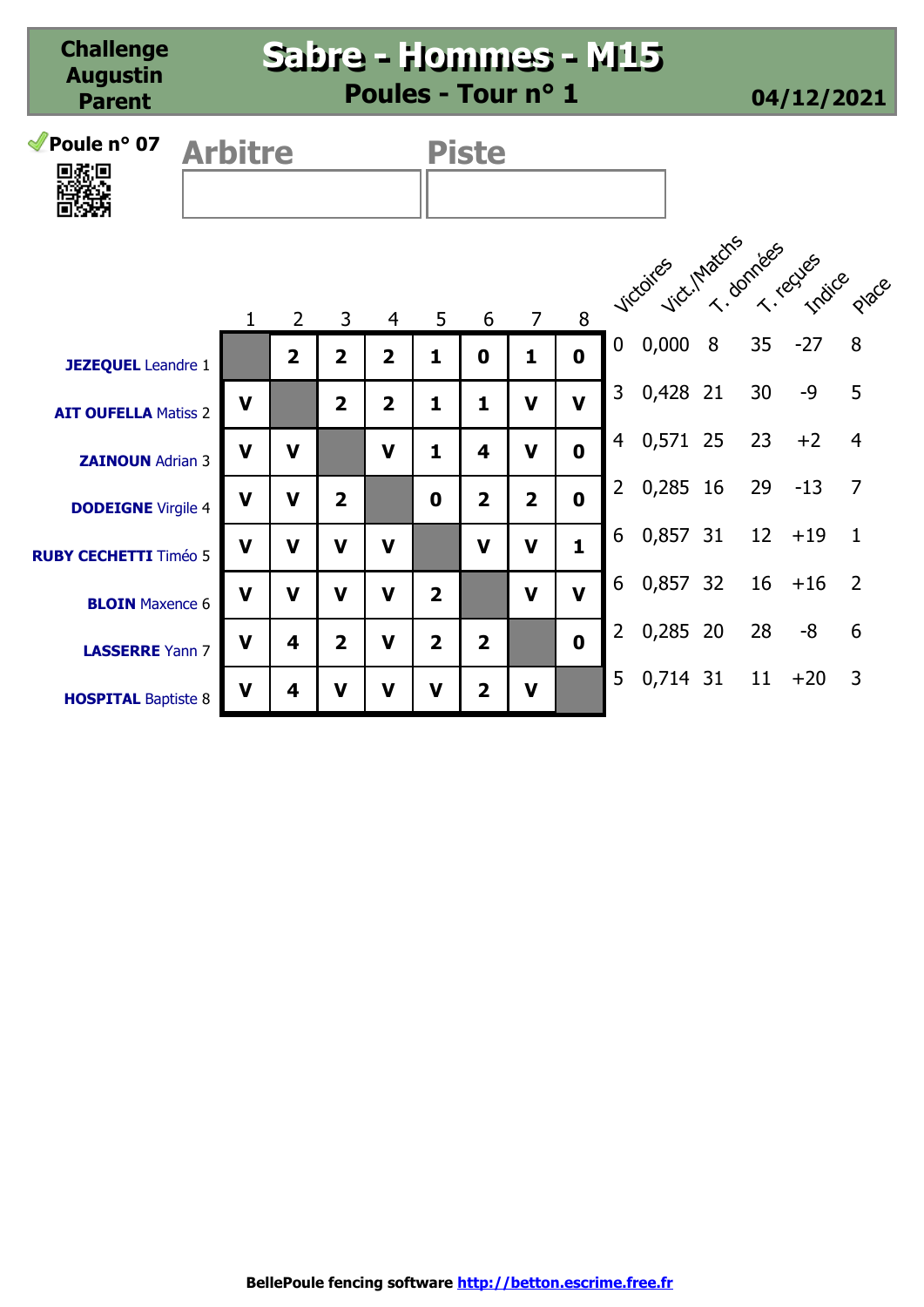#### **Challenge Augustin Parent Sabre - Hommes - M15 Sabre - Hommes - M15 Poules - Tour n° 1 04/12/2021**

| place          | nom                        | prénom            | club                |                | poule n° Vict./Matchs (%0) |                | indice Touches données |
|----------------|----------------------------|-------------------|---------------------|----------------|----------------------------|----------------|------------------------|
| $\mathbf{1}$   | <b>CHAUVEL</b>             | Titouan           | CHARLEVILLE         | $\mathbf{1}$   | 1000                       | 32             | 35                     |
| $\overline{2}$ | <b>SALCEDO</b>             | Thibaut           | ST JEAN RUEL        | 6              | 1000                       | 25             | 35                     |
| 3              | <b>GA SAO</b>              | Lylian            | PARIS USM           | $\overline{2}$ | 1000                       | 21             | 35                     |
| 4              | <b>MEVEL</b>               | Arsène            | <b>CHARENTON</b>    | 5              | 1000                       | 20             | 30                     |
| 5              | <b>LOISEAU</b>             | Anthony           | <b>ST JEAN RUEL</b> | 3              | 1000                       | 17             | 35                     |
| 6              | ROSIER-CARNEVILLIER        | Enzo              | NICE OGC            | 4              | 857                        | 21             | 34                     |
| $\overline{7}$ | <b>RUBY CECHETTI</b>       | Timéo             | <b>CHARENTON</b>    | $\overline{7}$ | 857                        | 19             | 31                     |
| 8              | <b>CHOUEIRY</b>            | Michel            | <b>CHARENTON</b>    | 3              | 857                        | 18             | 33                     |
| 9              | <b>BRISSON-TURGNE</b>      | Tehen             | PARIS USM           | $\overline{4}$ | 857                        | 17             | 34                     |
| 10             | <b>BLOIN</b>               | Maxence           | <b>MAISONS ALF</b>  | $\overline{7}$ | 857                        | 16             | 32                     |
| 11             | <b>SUSIN</b>               | Pablo             | <b>PARIS RCF</b>    | $\overline{2}$ | 857                        | 15             | 34                     |
| 12             | <b>TABET</b>               | Elias             | <b>MAISONS ALF</b>  | 6              | 857                        | 15             | 30                     |
| 13             | <b>GARRIGUE</b>            | Louis             | <b>CERGY CE</b>     | 5              | 833                        | 18             | 27                     |
| 14             | <b>HOSPITAL</b>            | Baptiste          | ORLEANS CE          | 7              | 714                        | 20             | 31                     |
| 15             | <b>TCHETNGA</b>            | Eliott            | <b>ORLEANS CE</b>   | 6              | 714                        | 12             | 30                     |
| 16             | <b>SEEMULLER</b>           | Alexandre         | VERSAILLES          | 3              | 714                        | 9              | 30                     |
| 17             | <b>RIEU</b>                | Gabriel           | <b>CHARENTON</b>    | $\mathbf{1}$   | 714                        | $\overline{9}$ | 29                     |
| 18             | <b>CHANAY</b>              | Joachim           | <b>CHARENTON</b>    | $\mathbf{1}$   | 714                        | 5              | 29                     |
| 19             | PESSONNIER HUGUENIN        | Kenshin           | <b>KREMLIN CSA</b>  | 5              | 666                        | $\overline{4}$ | 22                     |
| 20             | <b>CHIVORET</b>            | <b>Basile</b>     | <b>CHARENTON</b>    | 4              | 571                        | 10             | 32                     |
| 21             | <b>HAUVETTE</b>            | Maxence           | <b>MAI LAFFITTE</b> | $\overline{2}$ | 571                        | 6              | 31                     |
| 22             | <b>DORIN</b>               | Melville          | <b>ST JEAN RUEL</b> | $\overline{2}$ | 571                        | $\overline{2}$ | 26                     |
| 23             | <b>ZAINOUN</b>             | Adrian            | <b>DOURDAN CE</b>   | $\overline{7}$ | 571                        | $\overline{2}$ | 25                     |
| 24             | <b>AURELLE</b>             | Lazar             | <b>MAISONS ALF</b>  | 4              | 571                        | $-2$           | 24                     |
| 25             | <b>TOSSEGHINI</b>          | Lucas             | <b>CLAMART CE</b>   | $\mathbf{1}$   | 571                        | $-3$           | 24                     |
| 26             | <b>MORET</b>               | Côme              | PARIS USM           | 5              | 500                        | $\pmb{0}$      | 19                     |
| 27             | <b>GIRARD</b>              | Remi              | <b>MAISONS ALF</b>  | 3              | 428                        | 5              | 29                     |
| 28             | DANARD BELLANGER           | Guillaume         | PARIS RCF           | 3              | 428                        | $-3$           | 27                     |
| 29             | <b>PANEK</b>               | Allan             | <b>MAISONS ALF</b>  | $\mathbf{1}$   | 428                        | $-3$           | 26                     |
| 30             | SOUILLARD-LADEVEZE         | Lysandre          | MAI LAFFITTE        | 6              | 428                        | $-5$           | 23                     |
| 30             | <b>DOMENECH</b>            | Anatole           | PARIS USM           | 6              | 428                        | $-5$           | 23                     |
| 32             | <b>KULESZA</b>             | Loïs              | <b>KREMLIN CSA</b>  | 4              | 428                        | $-5$           | 21                     |
| 32             | <b>BOSMAN</b>              | Axel              | <b>MAISONS ALF</b>  | $\overline{4}$ | 428                        | $-5$           | 21                     |
| 34             | <b>BOURGOGNE COLONNA</b>   | <b>Baptiste</b>   | PARIS USM           | 3              | 428                        | $-7$           | 21                     |
| 35             | MOREAU-LOPEZ DE DICASTILLO | Tomas Joseph      | <b>CHARENTON</b>    | $\overline{2}$ | 428                        | $-8$           | 23                     |
| 36             | AIT OUFELLA                | Matiss            | <b>MAISONS ALF</b>  | $\overline{7}$ | 428                        | -9             | 21                     |
| 37             | <b>GAUDIOT</b>             | Charles           | <b>MAISONS ALF</b>  | $\overline{2}$ | 285                        | $-5$           | 25                     |
| 38             | <b>NADAL NOROY</b>         | Jean Jacques      | <b>GIF SUR YVET</b> | 4              | 285                        | -6             | 23                     |
| 39             | <b>TARDIEN</b>             | Nathan            | <b>COMBS VILLE</b>  | $\mathbf{1}$   | 285                        | $-8$           | 23                     |
| 40             | LASSERRE                   | Yann              | ST JEAN RUEL        | $\overline{7}$ | 285                        | -8             | 20                     |
| 41             | DARRIGRAND                 | Benjamin          | <b>CHARENTON</b>    | 6              | 285                        | $-12$          | 19                     |
| 42             | <b>DODEIGNE</b>            | Virgile           | PARIS RCF           | 7              | 285                        | $-13$          | 16                     |
| 43             | <b>WEBER</b>               | Timéo             | ST JEAN RUEL        | 5              | 166                        | $-12$          | 17                     |
| 44             | <b>BUGNET-SALLES</b>       | Remi              | <b>MAISONS ALF</b>  | 5              | 166                        | $-15$          | 14                     |
| 45             | WEI                        | Milan             | PARIS RCF           | 5              | 166                        | $-15$          | 12                     |
| 46             | PILLIARD                   | Henry             | MAISONS ALF         | 6              | 142                        | $-11$          | 21                     |
| 47             | <b>LECOQ</b>               | Alban             | <b>AULNAY CE</b>    | 3              | 142                        | $-11$          | 20                     |
| 48             | <b>FAKHOUR</b>             | Assad             | <b>AULNAY CE</b>    | 2              | 142                        | $-12$          | 20                     |
| 49             | <b>AUVRAY</b>              | Clement           | PARIS USM           | $\mathbf{1}$   | 142                        | $-14$          | 18                     |
| 50             | DESNOUES-SPANOCHI          | Théo              | ST JEAN RUEL        | $\mathbf{1}$   | 142                        | $-18$          | 16                     |
| 51             | <b>SABOURIN</b>            | Simon             | <b>COMBS VILLE</b>  | 6              | 142                        | $-19$          | 15                     |
| 51             | RABHI                      | Redouane          | <b>KREMLIN CSA</b>  | 2              | 142                        | $-19$          | 15                     |
| 53             | <b>JEZEQUEL</b>            | Leandre           | <b>AULNAY CE</b>    | $\overline{7}$ | $\mathbf{0}$               | $-27$          | 8                      |
| 54             | <b>TORI</b>                | Charles-Alexandre | <b>CHARENTON</b>    | 3              | 0                          | $-28$          | $\overline{7}$         |
| 55             | <b>DESPLANCHES</b>         | Hector            | MONTARGIS AE 4      |                | 0                          | $-30$          | 5                      |
|                |                            |                   |                     |                |                            |                |                        |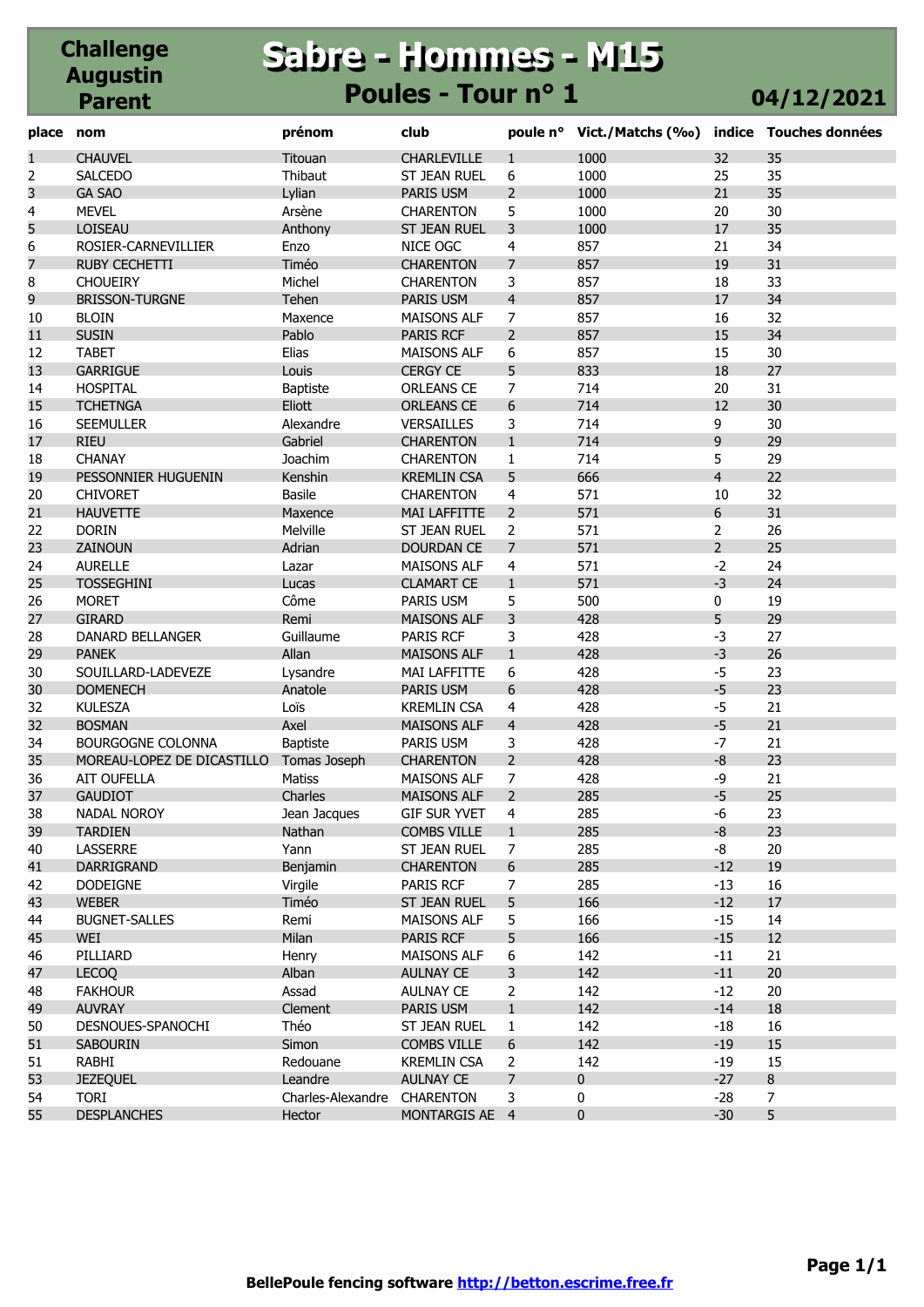# **Poules Tour n° 2**

**BellePoule fencing software http://betton.escrime.free.fr**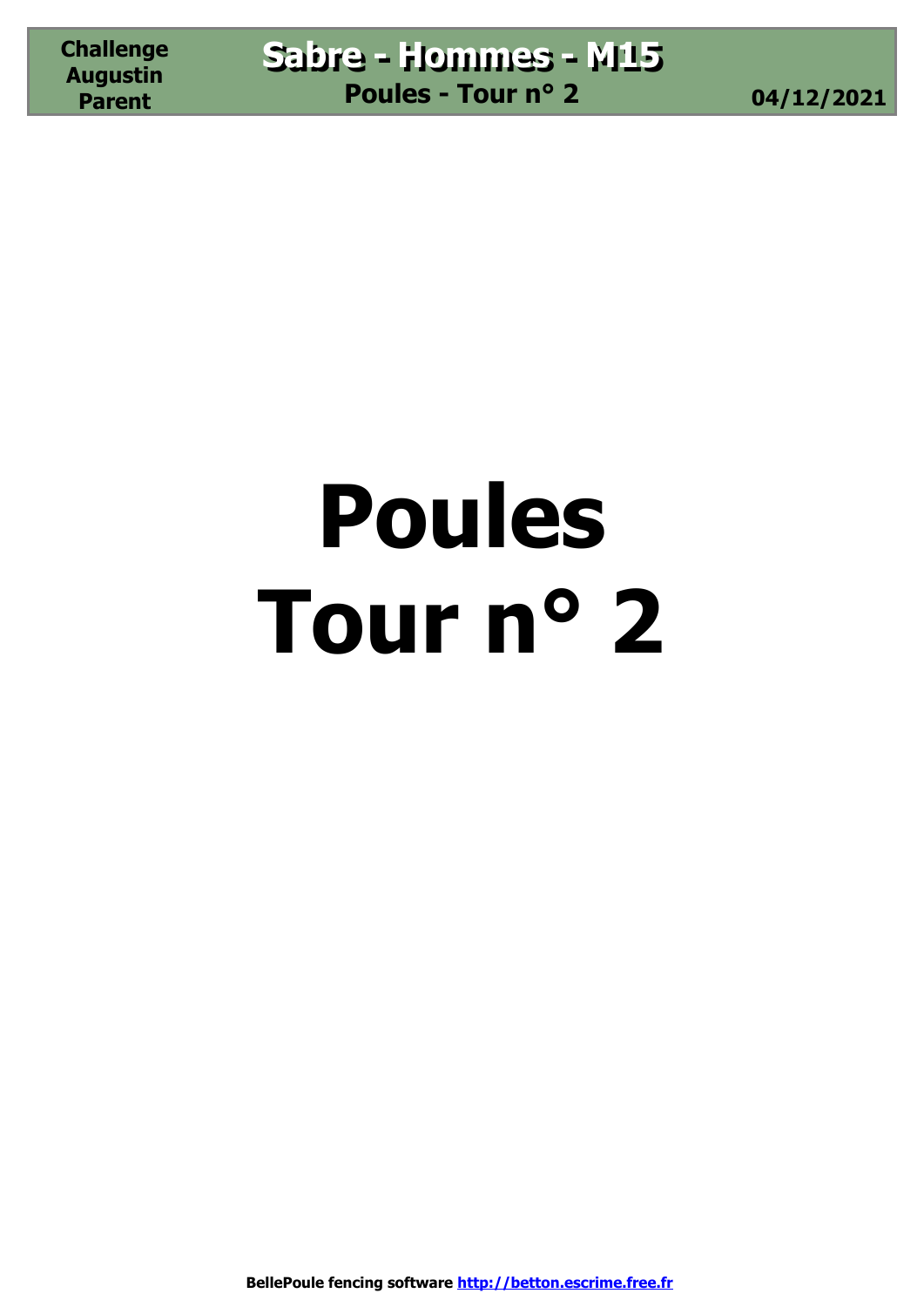| <i>M</i> Poule n° 01<br>興和県 | <b>Arbitre</b>                                   |                         | <b>Piste</b>   |             |             |             |             |                         |                |                                   |             |       |                |
|-----------------------------|--------------------------------------------------|-------------------------|----------------|-------------|-------------|-------------|-------------|-------------------------|----------------|-----------------------------------|-------------|-------|----------------|
|                             |                                                  | 1                       | $\overline{2}$ | 3           | 4           | 5           | 6           | $\overline{7}$          |                | victories victimators ander eques |             |       |                |
|                             | <b>RABHI</b> Redouane 1                          |                         | V              | 1           | $\mathbf v$ | V           | V           | $\mathbf{1}$            | $\overline{4}$ | 0,666 22                          | 19          | $+3$  | $\overline{3}$ |
|                             | <b>PILLIARD Henry 2</b>                          | 1                       |                | $\mathbf 0$ | 4           | $\mathbf v$ | 1           | $\mathbf 0$             | 1              | 0,166 11                          | 28          | $-17$ | 6              |
|                             | <b>CHAUVEL</b> Titouan 3                         | $\mathbf v$             | $\mathbf v$    |             | $\mathbf v$ | $\mathbf v$ | $\mathbf v$ | $\mathbf v$             | 6              | 1,000 30                          | $2^{\circ}$ | $+28$ | $\overline{1}$ |
|                             | <b>DODEIGNE</b> Virgile 4                        | $\overline{\mathbf{2}}$ | $\mathbf V$    | 1           |             | $\mathbf 0$ | 1           | $\mathbf 0$             | $\mathbf{1}$   | $0,166$ 9                         | 29          | $-20$ | $\overline{7}$ |
|                             | <b>MOREAU-LOPEZ DE DICASTILLO</b> Tomas Joseph 5 | $\overline{\mathbf{2}}$ | 3              | $\mathbf 0$ | $\mathbf V$ |             | 3           | 1                       | $\mathbf{1}$   | 0,166 14                          | 25          | $-11$ | 5              |
|                             | <b>SOUILLARD-LADEVEZE</b> Lysandre 6             | 4                       | $\mathbf v$    | $\mathbf 0$ | $\mathbf v$ | $\mathbf v$ |             | $\overline{\mathbf{4}}$ | $\overline{3}$ | 0,500 23                          | 20          | $+3$  | $\overline{4}$ |
|                             | <b>HOSPITAL Baptiste 7</b>                       | $\mathbf v$             | V              | $\mathbf 0$ | $\mathbf v$ | V           | $\mathbf v$ |                         | 5              | 0,833 25 11 +14 2                 |             |       |                |

| Poule nº 02<br>回派回           | <b>Arbitre</b> |             |                         |   |                | <b>Piste</b>            |                |                |                |                                   |    |           |                |
|------------------------------|----------------|-------------|-------------------------|---|----------------|-------------------------|----------------|----------------|----------------|-----------------------------------|----|-----------|----------------|
|                              | 1              | 2           | 3                       | 4 | 5              | 6                       | $\overline{7}$ | 8              |                | vicoires intactis rices cues pace |    |           |                |
| <b>BUGNET-SALLES Remi 1</b>  |                | 4           | 0                       | 4 | V              | 0                       | $\overline{2}$ | $\mathbf 0$    | $\mathbf{1}$   | $0,142$ 15                        | 34 | $-19$     | $\overline{7}$ |
| <b>DESPLANCHES Hector 2</b>  | V              |             | 0                       | 4 | $\overline{2}$ | 1                       | $\overline{2}$ | $\mathbf{1}$   | $\mathbf{1}$   | $0,142$ 15                        | 34 | $-19$     | 7              |
| <b>SALCEDO Thibaut 3</b>     | V              | V           |                         | V | v              | v                       | V              | $\overline{2}$ | 6              | 0,857 32                          |    | $16 + 16$ | 2              |
| <b>MORET</b> Côme 4          | V              | V           | $\overline{\mathbf{2}}$ |   | $\overline{2}$ | 3                       | 3              | $\mathbf 0$    | $\overline{2}$ | 0,285 20                          | 33 | $-13$     | 6              |
| <b>DARRIGRAND Benjamin 5</b> | 4              | V           | 3                       | V |                | $\overline{\mathbf{2}}$ | $\mathbf 0$    | $\overline{2}$ | $\overline{2}$ | 0,285 21                          | 29 | -8        | 5              |
| <b>RIEU</b> Gabriel 6        | $\mathbf v$    | $\mathbf v$ | 3                       | V | v              |                         | $\mathbf v$    | $\mathbf{1}$   | 5              | 0,714 29 19                       |    | $+10$     | 3              |
| <b>GIRARD Remi 7</b>         | V              | $\mathbf v$ | 3                       | V | v              | 3                       |                | $\overline{2}$ | 4              | 0,571 28                          | 22 | $+6$      | 4              |
| <b>GARRIGUE</b> Louis 8      | V              | V           | V                       | v | v              | v                       | V              |                | 7              | 1,000 35                          | 8  | $+27$     | $\mathbf{1}$   |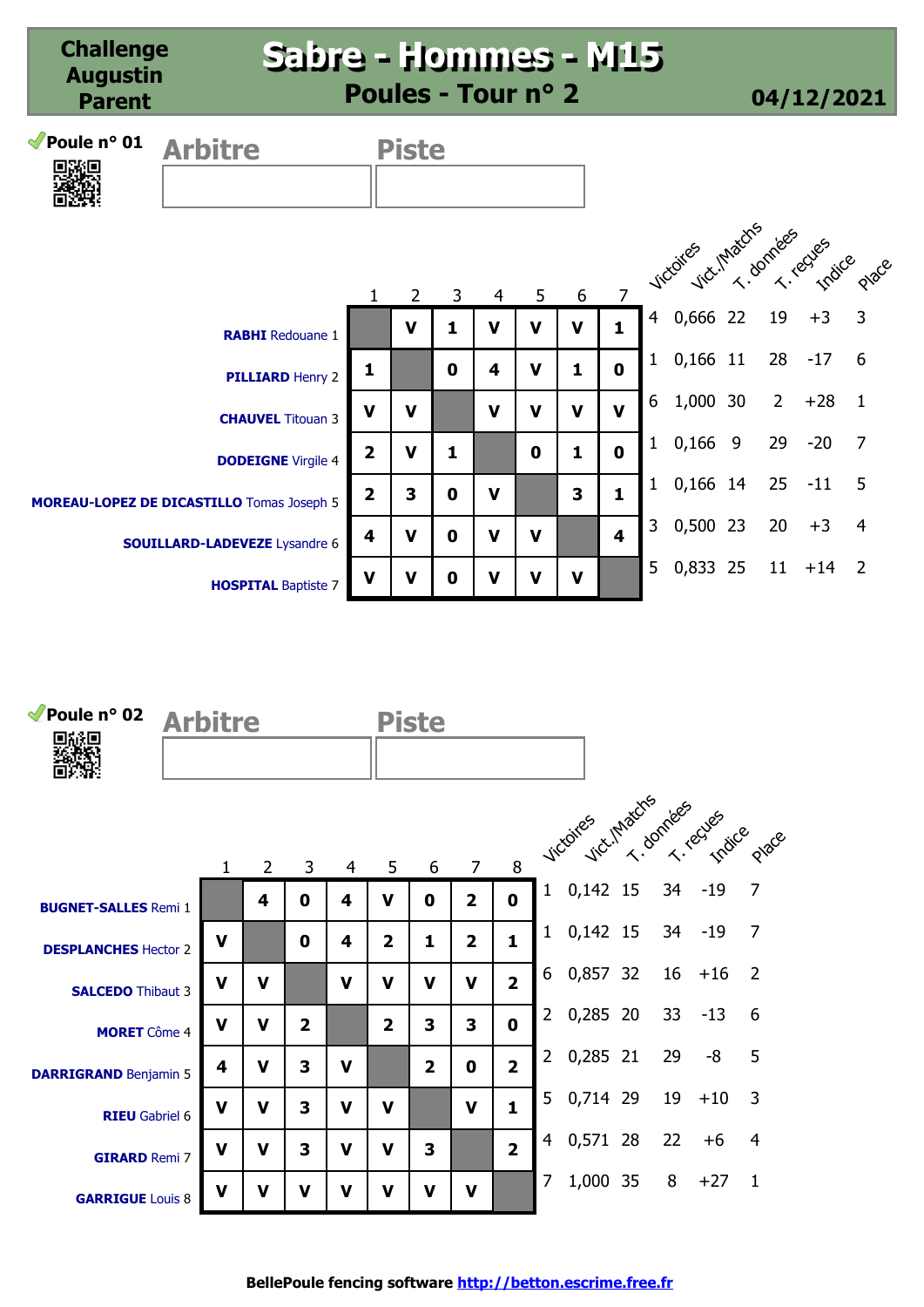| Poule nº 03<br><b>Arbitre</b><br>回路回 |              |                |                | <b>Piste</b>   |                         |                |                |                         |                |                              |    |       |                |
|--------------------------------------|--------------|----------------|----------------|----------------|-------------------------|----------------|----------------|-------------------------|----------------|------------------------------|----|-------|----------------|
|                                      |              |                |                |                |                         |                |                |                         |                |                              |    |       |                |
|                                      |              |                |                |                |                         |                |                |                         |                | victoires unadres rives pare |    |       |                |
|                                      | $\mathbf{1}$ | $\overline{2}$ | 3              | 4              | 5                       | 6              | $\overline{7}$ | 8                       |                |                              |    |       |                |
| <b>TORI</b> Charles-                 | $\mathbf{1}$ | 3              | 3              | 1              | 1                       | $\mathbf 0$    | $\overline{2}$ | $\mathbf{0}$            | $\mathbf 0$    | $0,000$ 10                   | 35 | $-25$ | 8              |
| Alexandre<br><b>LASSERRE</b> Yann 2  | V            |                | $\overline{2}$ | $\overline{2}$ | $\overline{2}$          | $\overline{2}$ | $\mathbf 0$    | $\mathbf{0}$            | $\mathbf{1}$   | $0,142$ 13                   | 33 | $-20$ | $\overline{7}$ |
| <b>BOSMAN Axel 3</b>                 | $\mathbf v$  | V              |                | 4              | 1                       | 3              | 4              | $\mathbf v$             | $\mathsf{3}$   | 0,428 27                     | 28 | $-1$  | 5              |
| <b>KULESZA Loïs 4</b>                | $\mathbf v$  | $\mathbf V$    | $\mathbf v$    |                | 4                       | 3              | $\mathbf 0$    | $\mathbf{0}$            | $\mathbf{3}$   | 0,428 22                     | 27 | $-5$  | 6              |
| GA SAO Lylian 5                      | $\mathbf v$  | $\mathbf v$    | $\mathbf v$    | $\mathbf v$    |                         | $\overline{2}$ | $\mathbf v$    | $\overline{\mathbf{3}}$ | 5 <sup>1</sup> | 0,714 30                     | 21 | $+9$  | 3              |
| <b>TABET</b> Elias 6                 | $\mathbf v$  | $\mathbf v$    | $\mathbf v$    | $\mathbf v$    | $\mathbf v$             |                | $\mathbf v$    | $\mathbf{V}$            | $\overline{7}$ | 1,000 35                     | 18 | $+17$ | $\mathbf{1}$   |
| <b>DANARD BELLANGER Guillaume 7</b>  | $\mathbf v$  | $\mathbf v$    | $\mathbf v$    | V              | $\overline{\mathbf{3}}$ | 4              |                | $\overline{2}$          | 4              | 0,571 29                     | 21 | $+8$  | $\overline{4}$ |
| <b>SEEMULLER</b> Alexandre 8         | $\mathbf V$  | $\mathbf v$    | 3              | $\mathbf v$    | $\mathbf v$             | 4              | $\mathbf v$    |                         | 5              | 0,714 32                     | 15 | $+17$ | 2              |

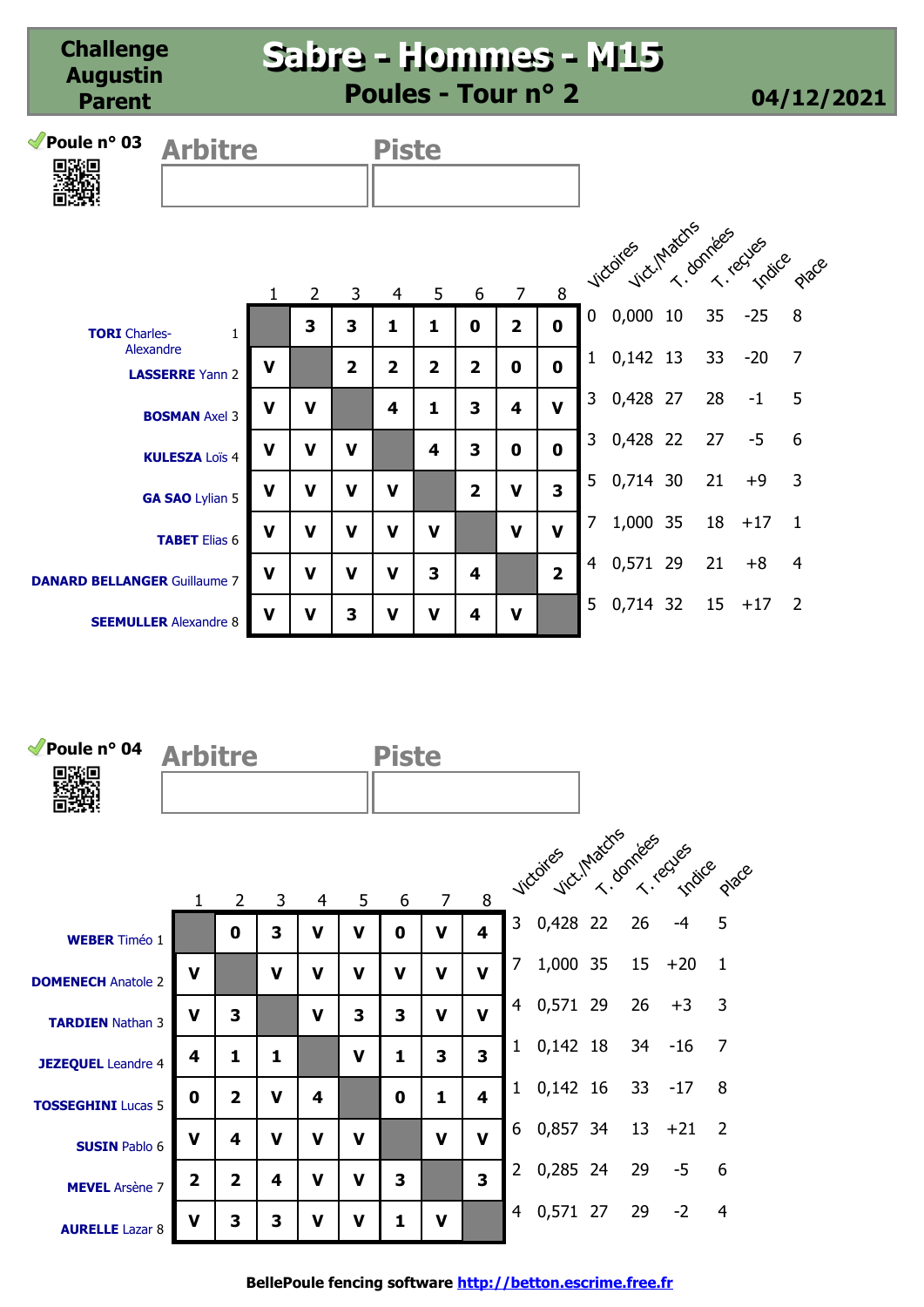| Poule nº 05<br>奥路奥                   | <b>Arbitre</b>           |                |                |             | <b>Piste</b> |                |                |                |                         |                |                               |                 |           |              |
|--------------------------------------|--------------------------|----------------|----------------|-------------|--------------|----------------|----------------|----------------|-------------------------|----------------|-------------------------------|-----------------|-----------|--------------|
|                                      |                          |                |                |             |              |                |                |                |                         |                |                               |                 |           |              |
|                                      |                          | $\mathbf{1}$   | $\overline{2}$ | 3           | 4            | 5              | 6              | $\overline{7}$ | 8                       |                | vicoires intactes rives eques |                 |           |              |
|                                      | LECOQ Alban 1            |                | $\mathbf v$    | V           | $\mathbf v$  | $\overline{2}$ | $\overline{2}$ | V              | $\overline{\mathbf{3}}$ |                | 4 0,571 27                    | 23              | $+4$      | 4            |
| <b>NADAL NOROY Jean Jacques 2</b>    |                          | 1              |                | $\mathbf v$ | 1            | $\overline{2}$ | 1              | $\mathbf v$    | $\mathbf 0$             |                | 2 0,285 15                    | 30 <sub>o</sub> | $-15$     | 7            |
|                                      | <b>AUVRAY</b> Clement 3  | $\overline{2}$ | 3              |             | 1            | 1              | 0              | 1              | $\mathbf 0$             | 0              | 0,0008                        |                 | $35 - 27$ | 8            |
| <b>PESSONNIER HUGUENIN Kenshin 4</b> |                          | 1              | $\mathbf v$    | V           |              | 1              | 0              | 1              | $\mathbf{1}$            | $\overline{2}$ | 0,285 14                      | 27              | $-13$     | 6            |
|                                      | <b>TCHETNGA Eliott 5</b> | $\mathbf v$    | $\mathbf v$    | V           | $\mathbf v$  |                | $\overline{2}$ | 3              | $\overline{2}$          | $\overline{4}$ | 0,571 27                      | 21              | $+6$      | 3            |
|                                      | <b>BLOIN</b> Maxence 6   | $\mathbf v$    | $\mathbf v$    | V           | $\mathbf v$  | V              |                | $\mathbf v$    | $\mathbf v$             | 7              | 1,000 35                      | 10              | $+25$     | $\mathbf{1}$ |
|                                      | <b>CHANAY Joachim 7</b>  | 4              | $\overline{2}$ | V           | V            | $\mathbf v$    | 1              |                | $\mathbf{1}$            | $\overline{3}$ | 0,428 23                      | 25              | $-2$      | 5            |
|                                      | <b>LOISEAU</b> Anthony 8 | $\mathbf v$    | $\mathbf v$    | V           | $\mathbf v$  | $\mathbf v$    | 4              | $\mathbf v$    |                         | 6              | 0,857 34                      | 12              | $+22$     | 2            |

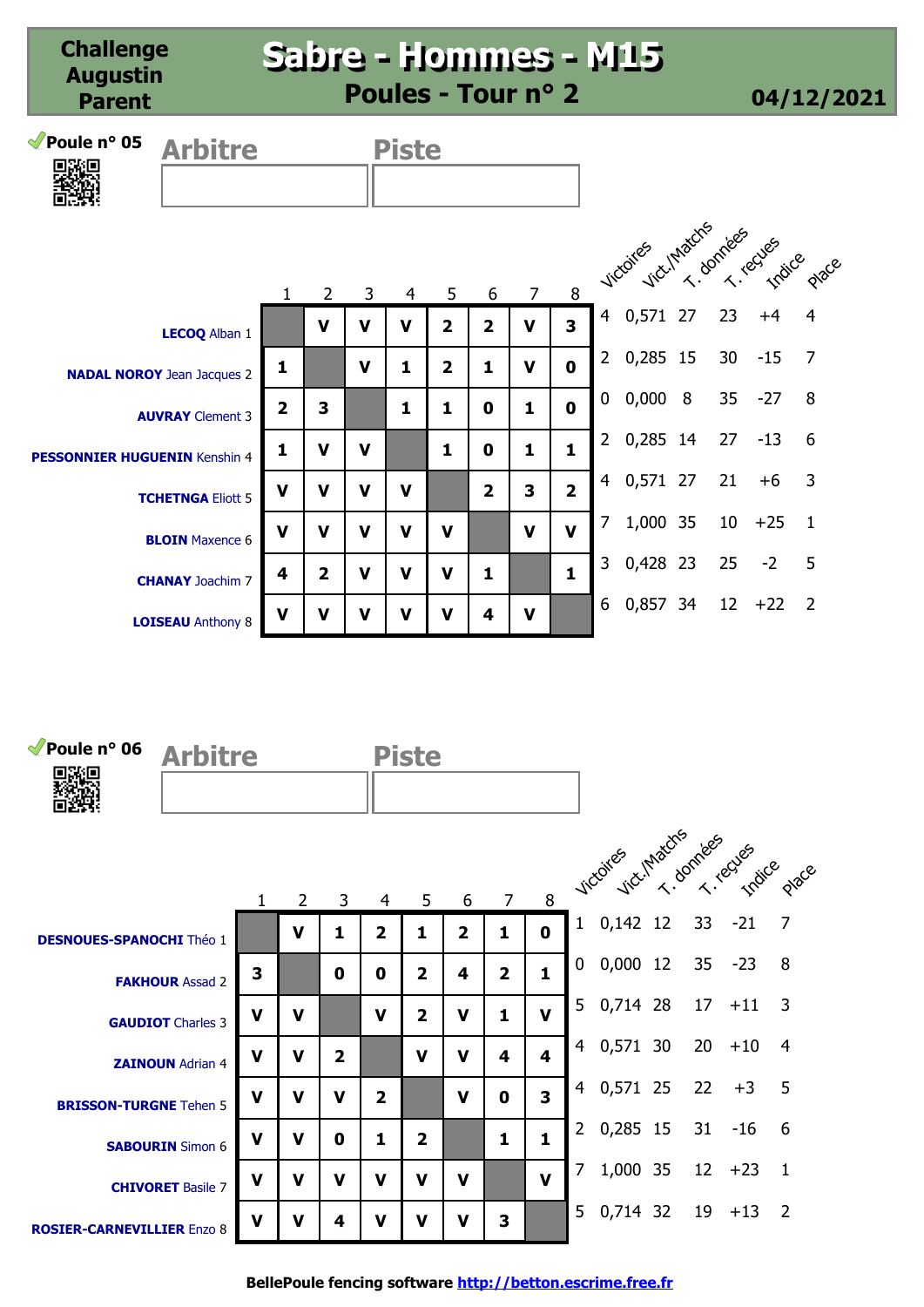| <i>M</i> Poule n° 07<br><b>Arbitre</b><br>水胆 |                              |              |                |             | <b>Piste</b>   |                |                |                         |                         |                |                                |    |       |                |
|----------------------------------------------|------------------------------|--------------|----------------|-------------|----------------|----------------|----------------|-------------------------|-------------------------|----------------|--------------------------------|----|-------|----------------|
|                                              |                              | $\mathbf{1}$ | $\overline{2}$ | 3           | $\overline{4}$ | 5              | 6              | $\overline{7}$          | 8                       |                | victoires vict.Inators relates |    |       |                |
|                                              | <b>WEI</b> Milan 1           |              | 3              | 4           | 3              | 1              | 1              | $\mathbf 0$             | $\overline{\mathbf{2}}$ | $\mathbf 0$    | $0,000$ 14                     | 35 | $-21$ | 8              |
|                                              | <b>PANEK Allan 2</b>         | $\mathbf v$  |                | 4           | 3              | 1              | 3              | 1                       | $\overline{2}$          | $\mathbf{1}$   | 0,142 19                       | 33 | $-14$ | $\overline{7}$ |
| <b>BOURGOGNE COLONNA Baptiste 3</b>          |                              | $\mathbf v$  | $\mathbf v$    |             | 3              | 1              | $\overline{2}$ | $\mathbf{1}$            | $\mathbf v$             | $\mathsf{3}$   | 0,428 22                       | 32 | $-10$ | 5              |
|                                              | <b>AIT OUFELLA Matiss 4</b>  | $\mathbf v$  | $\mathbf v$    | $\mathbf v$ |                | 2              | $\mathbf v$    | $\overline{2}$          | $\mathbf v$             | 5              | 0,714 29                       | 23 | $+6$  | $\overline{3}$ |
|                                              | <b>RUBY CECHETTI Timéo 5</b> | $\mathbf v$  | $\mathbf v$    | $\mathbf v$ | $\mathbf v$    |                | $\mathbf v$    | $\overline{\mathbf{4}}$ | $\mathbf v$             | 6              | 0,857 34                       | 14 | $+20$ | $\overline{2}$ |
|                                              | <b>HAUVETTE Maxence 6</b>    | $\mathbf v$  | $\mathbf v$    | $\mathbf v$ | $\overline{2}$ | 2              |                | $\overline{2}$          | $\mathbf{V}$            | $\overline{4}$ | 0,571 26                       | 23 | $+3$  | $\overline{4}$ |
|                                              | <b>CHOUEIRY</b> Michel 7     | $\mathbf v$  | $\mathbf v$    | $\mathbf v$ | $\mathbf v$    | $\mathbf V$    | $\mathbf v$    |                         | $\mathbf{V}$            | $\overline{7}$ | 1,000 35                       | 11 | $+24$ | 1              |
|                                              | <b>DORIN</b> Melville 8      | $\mathbf v$  | $\mathbf v$    | 4           | $\overline{2}$ | $\overline{2}$ | $\overline{2}$ | 1                       |                         | $\overline{2}$ | 0,285 21                       | 29 | $-8$  | 6              |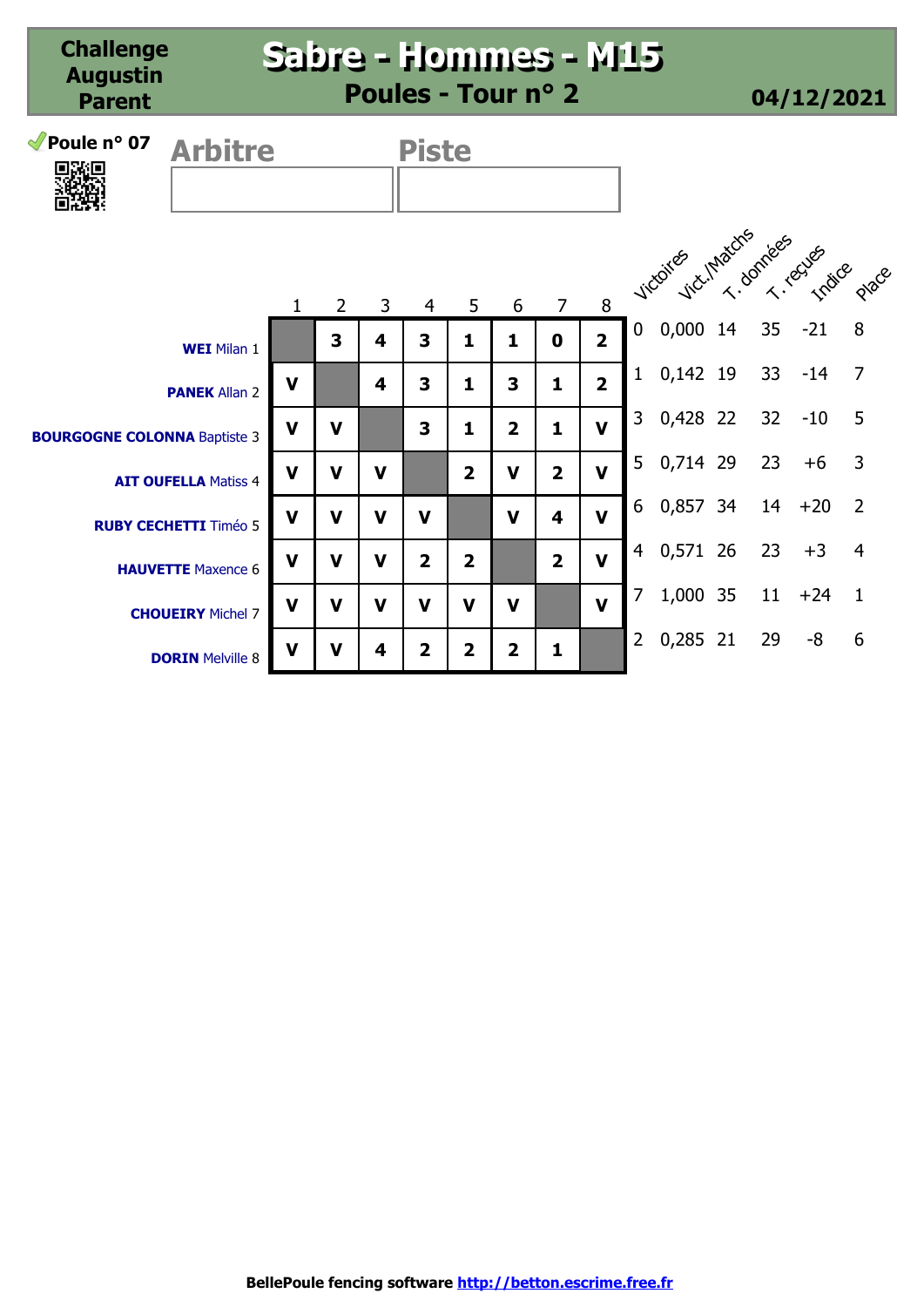#### **Challenge Augustin Parent Sabre - Hommes - M15 Sabre - Hommes - M15 Poules - Tour n° 2 04/12/2021**

| 60<br>$\mathbf{1}$<br><b>CHAUVEL</b><br>Titouan<br>CHARLEVILLE<br>1000<br>65<br>$\mathbf{1}$<br>$\overline{2}$<br>Michel<br>7<br>928<br>68<br><b>CHOUEIRY</b><br><b>CHARENTON</b><br>42<br>3<br>5<br>928<br>41<br>67<br><b>BLOIN</b><br><b>MAISONS ALF</b><br>Maxence<br>3<br>41<br><b>SALCEDO</b><br>Thibaut<br>ST JEAN RUEL<br>928<br>67<br>2<br>5<br>39<br>5<br>928<br>69<br>LOISEAU<br>Anthony<br>ST JEAN RUEL<br>32<br>6<br>Elias<br>3<br>928<br>65<br><b>TABET</b><br><b>MAISONS ALF</b><br>$\overline{7}$<br>$\overline{2}$<br>45<br>62<br><b>Louis</b><br>923<br><b>GARRIGUE</b><br><b>CERGY CE</b><br>8<br>7<br>857<br>39<br>65<br><b>RUBY CECHETTI</b><br>Timéo<br><b>CHARENTON</b><br>9<br>$\overline{4}$<br>36<br><b>SUSIN</b><br>Pablo<br>857<br>68<br>PARIS RCF<br><b>GA SAO</b><br>3<br>857<br>30<br>65<br>10<br>Lylian<br>PARIS USM<br>6<br>34<br>11<br>785<br>66<br>ROSIER-CARNEVILLIER<br>Enzo<br>NICE OGC<br>Basile<br>33<br>67<br>12<br><b>CHIVORET</b><br>6<br>785<br><b>CHARENTON</b><br>13<br>$\mathbf{1}$<br>769<br>34<br>56<br><b>HOSPITAL</b><br>Baptiste<br><b>ORLEANS CE</b><br>3<br>26<br>14<br><b>SEEMULLER</b><br>Alexandre<br>VERSAILLES<br>714<br>62<br>6<br>714<br>20<br>15<br>Tehen<br>59<br><b>BRISSON-TURGNE</b><br>PARIS USM<br>714<br>19<br>58<br>16<br><b>RIEU</b><br>Gabriel<br><b>CHARENTON</b><br>2<br>$\overline{4}$<br>714<br>15<br>58<br>17<br><b>DOMENECH</b><br>Anatole<br>PARIS USM<br>5<br>642<br>18<br>57<br>18<br><b>TCHETNGA</b><br>Eliott<br><b>ORLEANS CE</b><br>$\overline{4}$<br>15<br>19<br>Arsène<br>615<br>54<br><b>MEVEL</b><br><b>CHARENTON</b><br>20<br>6<br>571<br>12<br>55<br>ZAINOUN<br>Adrian<br>DOURDAN CE<br>9<br>21<br>$\overline{7}$<br>571<br>57<br><b>HAUVETTE</b><br>MAI LAFFITTE<br>Maxence<br>22<br>5<br>3<br><b>CHANAY</b><br>Joachim<br><b>CHARENTON</b><br>571<br>52<br>23<br>$\overline{7}$<br>$-3$<br>571<br>50<br><b>AIT OUFELLA</b><br><b>Matiss</b><br><b>MAISONS ALF</b><br>24<br><b>AURELLE</b><br><b>MAISONS ALF</b><br>571<br>$-4$<br>51<br>Lazar<br>4<br>25<br>57<br>500<br><b>GIRARD</b><br>Remi<br><b>MAISONS ALF</b><br>2<br>11<br>6<br>26<br>6<br>500<br>53<br><b>GAUDIOT</b><br>Charles<br><b>MAISONS ALF</b><br>5<br>56<br>27<br>3<br>500<br><b>DANARD BELLANGER</b><br>Guillaume<br>PARIS RCF<br>$-2$<br>461<br>46<br>28<br>SOUILLARD-LADEVEZE<br>Lysandre<br>$\mathbf{1}$<br><b>MAI LAFFITTE</b><br>$-9$<br>29<br>5<br>461<br>36<br>PESSONNIER HUGUENIN<br>Kenshin<br><b>KREMLIN CSA</b><br>$-5$<br>30<br>4<br>428<br>52<br><b>TARDIEN</b><br>Nathan<br><b>COMBS VILLE</b><br>31<br>3<br>$-6$<br>Axel<br>428<br>48<br><b>BOSMAN</b><br><b>MAISONS ALF</b><br>32<br>Melville<br>$\overline{7}$<br>-6<br>47<br><b>DORIN</b><br>ST JEAN RUEL<br>428<br>33<br>Loïs<br>3<br>428<br>$-10$<br>43<br><b>KULESZA</b><br><b>KREMLIN CSA</b><br>7<br>34<br><b>BOURGOGNE COLONNA</b><br>PARIS USM<br>428<br>$-17$<br>43<br><b>Baptiste</b><br>35<br>Côme<br>$\overline{2}$<br>384<br>$-13$<br>39<br><b>MORET</b><br>PARIS USM<br>36<br>RABHI<br>Redouane<br>$\mathbf{1}$<br>384<br>$-16$<br>37<br><b>KREMLIN CSA</b><br>37<br>5<br>357<br>$-7$<br>47<br><b>LECOQ</b><br>Alban<br><b>AULNAY CE</b><br>4<br>357<br>$-20$<br>40<br>38<br><b>TOSSEGHINI</b><br><b>CLAMART CE</b><br>Lucas<br>Timéo<br>39<br>$\overline{4}$<br>307<br>$-16$<br>39<br><b>WEBER</b><br>ST JEAN RUEL<br>307<br>$-19$<br>37<br>40<br>MOREAU-LOPEZ DE DICASTILLO<br>Tomas Joseph<br><b>CHARENTON</b><br>$\mathbf{1}$<br>$-17$<br>41<br><b>PANEK</b><br>Allan<br>$\overline{7}$<br>285<br>45<br><b>MAISONS ALF</b><br>$-20$<br>42<br>DARRIGRAND<br>Benjamin<br>$\overline{2}$<br>285<br>40<br><b>CHARENTON</b><br>5<br>285<br>$-21$<br>38<br>43<br><b>NADAL NOROY</b><br>Jean Jacques<br><b>GIF SUR YVET</b><br>$-33$<br><b>DODEIGNE</b><br>Virgile<br>PARIS RCF<br>$\mathbf{1}$<br>230<br>25<br>44<br>$-28$<br>33<br>45<br><b>LASSERRE</b><br>Yann<br>ST JEAN RUEL<br>3<br>214<br><b>SABOURIN</b><br>Simon<br><b>COMBS VILLE</b><br>6<br>214<br>$-35$<br>30<br>46<br>47<br>153<br>$-28$<br>32<br>PILLIARD<br>Henry<br>MAISONS ALF<br>$\mathbf{1}$<br>$-34$<br><b>BUGNET-SALLES</b><br>Remi<br>MAISONS ALF<br>2<br>153<br>29<br>48<br>6<br>49<br>Théo<br>142<br>$-39$<br>28<br>DESNOUES-SPANOCHI<br>ST JEAN RUEL<br>7<br>$-36$<br>26<br>50<br>WEI<br>Milan<br>PARIS RCF<br>76<br>$-35$<br>51<br>6<br>71<br>32<br><b>FAKHOUR</b><br>Assad<br><b>AULNAY CE</b><br>5<br>26<br>52<br><b>AUVRAY</b><br>Clement<br>PARIS USM<br>71<br>$-41$<br>71<br>53<br>$\overline{4}$<br>$-43$<br>26<br><b>JEZEQUEL</b><br>Leandre<br><b>AULNAY CE</b> | place | nom                | prénom | club           | poule nº Vict./Matchs (%o) indice Touches données |       |    |
|------------------------------------------------------------------------------------------------------------------------------------------------------------------------------------------------------------------------------------------------------------------------------------------------------------------------------------------------------------------------------------------------------------------------------------------------------------------------------------------------------------------------------------------------------------------------------------------------------------------------------------------------------------------------------------------------------------------------------------------------------------------------------------------------------------------------------------------------------------------------------------------------------------------------------------------------------------------------------------------------------------------------------------------------------------------------------------------------------------------------------------------------------------------------------------------------------------------------------------------------------------------------------------------------------------------------------------------------------------------------------------------------------------------------------------------------------------------------------------------------------------------------------------------------------------------------------------------------------------------------------------------------------------------------------------------------------------------------------------------------------------------------------------------------------------------------------------------------------------------------------------------------------------------------------------------------------------------------------------------------------------------------------------------------------------------------------------------------------------------------------------------------------------------------------------------------------------------------------------------------------------------------------------------------------------------------------------------------------------------------------------------------------------------------------------------------------------------------------------------------------------------------------------------------------------------------------------------------------------------------------------------------------------------------------------------------------------------------------------------------------------------------------------------------------------------------------------------------------------------------------------------------------------------------------------------------------------------------------------------------------------------------------------------------------------------------------------------------------------------------------------------------------------------------------------------------------------------------------------------------------------------------------------------------------------------------------------------------------------------------------------------------------------------------------------------------------------------------------------------------------------------------------------------------------------------------------------------------------------------------------------------------------------------------------------------------------------------------------------------------------------------------------------------------------------------------------------------------------------------------------------------------------------------------------------------------------------------------------------------------------------------------------------------------------------------------------------------------------------------------------------------------------------------------------------------------------------------------------------------------------------------------------------------------------------------------------------------------------------------------------------------------------------------------------------------------------------------------------------------------------------------------------------------------------------------------------------------------|-------|--------------------|--------|----------------|---------------------------------------------------|-------|----|
|                                                                                                                                                                                                                                                                                                                                                                                                                                                                                                                                                                                                                                                                                                                                                                                                                                                                                                                                                                                                                                                                                                                                                                                                                                                                                                                                                                                                                                                                                                                                                                                                                                                                                                                                                                                                                                                                                                                                                                                                                                                                                                                                                                                                                                                                                                                                                                                                                                                                                                                                                                                                                                                                                                                                                                                                                                                                                                                                                                                                                                                                                                                                                                                                                                                                                                                                                                                                                                                                                                                                                                                                                                                                                                                                                                                                                                                                                                                                                                                                                                                                                                                                                                                                                                                                                                                                                                                                                                                                                                                                                                                                |       |                    |        |                |                                                   |       |    |
|                                                                                                                                                                                                                                                                                                                                                                                                                                                                                                                                                                                                                                                                                                                                                                                                                                                                                                                                                                                                                                                                                                                                                                                                                                                                                                                                                                                                                                                                                                                                                                                                                                                                                                                                                                                                                                                                                                                                                                                                                                                                                                                                                                                                                                                                                                                                                                                                                                                                                                                                                                                                                                                                                                                                                                                                                                                                                                                                                                                                                                                                                                                                                                                                                                                                                                                                                                                                                                                                                                                                                                                                                                                                                                                                                                                                                                                                                                                                                                                                                                                                                                                                                                                                                                                                                                                                                                                                                                                                                                                                                                                                |       |                    |        |                |                                                   |       |    |
|                                                                                                                                                                                                                                                                                                                                                                                                                                                                                                                                                                                                                                                                                                                                                                                                                                                                                                                                                                                                                                                                                                                                                                                                                                                                                                                                                                                                                                                                                                                                                                                                                                                                                                                                                                                                                                                                                                                                                                                                                                                                                                                                                                                                                                                                                                                                                                                                                                                                                                                                                                                                                                                                                                                                                                                                                                                                                                                                                                                                                                                                                                                                                                                                                                                                                                                                                                                                                                                                                                                                                                                                                                                                                                                                                                                                                                                                                                                                                                                                                                                                                                                                                                                                                                                                                                                                                                                                                                                                                                                                                                                                |       |                    |        |                |                                                   |       |    |
|                                                                                                                                                                                                                                                                                                                                                                                                                                                                                                                                                                                                                                                                                                                                                                                                                                                                                                                                                                                                                                                                                                                                                                                                                                                                                                                                                                                                                                                                                                                                                                                                                                                                                                                                                                                                                                                                                                                                                                                                                                                                                                                                                                                                                                                                                                                                                                                                                                                                                                                                                                                                                                                                                                                                                                                                                                                                                                                                                                                                                                                                                                                                                                                                                                                                                                                                                                                                                                                                                                                                                                                                                                                                                                                                                                                                                                                                                                                                                                                                                                                                                                                                                                                                                                                                                                                                                                                                                                                                                                                                                                                                |       |                    |        |                |                                                   |       |    |
|                                                                                                                                                                                                                                                                                                                                                                                                                                                                                                                                                                                                                                                                                                                                                                                                                                                                                                                                                                                                                                                                                                                                                                                                                                                                                                                                                                                                                                                                                                                                                                                                                                                                                                                                                                                                                                                                                                                                                                                                                                                                                                                                                                                                                                                                                                                                                                                                                                                                                                                                                                                                                                                                                                                                                                                                                                                                                                                                                                                                                                                                                                                                                                                                                                                                                                                                                                                                                                                                                                                                                                                                                                                                                                                                                                                                                                                                                                                                                                                                                                                                                                                                                                                                                                                                                                                                                                                                                                                                                                                                                                                                |       |                    |        |                |                                                   |       |    |
|                                                                                                                                                                                                                                                                                                                                                                                                                                                                                                                                                                                                                                                                                                                                                                                                                                                                                                                                                                                                                                                                                                                                                                                                                                                                                                                                                                                                                                                                                                                                                                                                                                                                                                                                                                                                                                                                                                                                                                                                                                                                                                                                                                                                                                                                                                                                                                                                                                                                                                                                                                                                                                                                                                                                                                                                                                                                                                                                                                                                                                                                                                                                                                                                                                                                                                                                                                                                                                                                                                                                                                                                                                                                                                                                                                                                                                                                                                                                                                                                                                                                                                                                                                                                                                                                                                                                                                                                                                                                                                                                                                                                |       |                    |        |                |                                                   |       |    |
|                                                                                                                                                                                                                                                                                                                                                                                                                                                                                                                                                                                                                                                                                                                                                                                                                                                                                                                                                                                                                                                                                                                                                                                                                                                                                                                                                                                                                                                                                                                                                                                                                                                                                                                                                                                                                                                                                                                                                                                                                                                                                                                                                                                                                                                                                                                                                                                                                                                                                                                                                                                                                                                                                                                                                                                                                                                                                                                                                                                                                                                                                                                                                                                                                                                                                                                                                                                                                                                                                                                                                                                                                                                                                                                                                                                                                                                                                                                                                                                                                                                                                                                                                                                                                                                                                                                                                                                                                                                                                                                                                                                                |       |                    |        |                |                                                   |       |    |
|                                                                                                                                                                                                                                                                                                                                                                                                                                                                                                                                                                                                                                                                                                                                                                                                                                                                                                                                                                                                                                                                                                                                                                                                                                                                                                                                                                                                                                                                                                                                                                                                                                                                                                                                                                                                                                                                                                                                                                                                                                                                                                                                                                                                                                                                                                                                                                                                                                                                                                                                                                                                                                                                                                                                                                                                                                                                                                                                                                                                                                                                                                                                                                                                                                                                                                                                                                                                                                                                                                                                                                                                                                                                                                                                                                                                                                                                                                                                                                                                                                                                                                                                                                                                                                                                                                                                                                                                                                                                                                                                                                                                |       |                    |        |                |                                                   |       |    |
|                                                                                                                                                                                                                                                                                                                                                                                                                                                                                                                                                                                                                                                                                                                                                                                                                                                                                                                                                                                                                                                                                                                                                                                                                                                                                                                                                                                                                                                                                                                                                                                                                                                                                                                                                                                                                                                                                                                                                                                                                                                                                                                                                                                                                                                                                                                                                                                                                                                                                                                                                                                                                                                                                                                                                                                                                                                                                                                                                                                                                                                                                                                                                                                                                                                                                                                                                                                                                                                                                                                                                                                                                                                                                                                                                                                                                                                                                                                                                                                                                                                                                                                                                                                                                                                                                                                                                                                                                                                                                                                                                                                                |       |                    |        |                |                                                   |       |    |
|                                                                                                                                                                                                                                                                                                                                                                                                                                                                                                                                                                                                                                                                                                                                                                                                                                                                                                                                                                                                                                                                                                                                                                                                                                                                                                                                                                                                                                                                                                                                                                                                                                                                                                                                                                                                                                                                                                                                                                                                                                                                                                                                                                                                                                                                                                                                                                                                                                                                                                                                                                                                                                                                                                                                                                                                                                                                                                                                                                                                                                                                                                                                                                                                                                                                                                                                                                                                                                                                                                                                                                                                                                                                                                                                                                                                                                                                                                                                                                                                                                                                                                                                                                                                                                                                                                                                                                                                                                                                                                                                                                                                |       |                    |        |                |                                                   |       |    |
|                                                                                                                                                                                                                                                                                                                                                                                                                                                                                                                                                                                                                                                                                                                                                                                                                                                                                                                                                                                                                                                                                                                                                                                                                                                                                                                                                                                                                                                                                                                                                                                                                                                                                                                                                                                                                                                                                                                                                                                                                                                                                                                                                                                                                                                                                                                                                                                                                                                                                                                                                                                                                                                                                                                                                                                                                                                                                                                                                                                                                                                                                                                                                                                                                                                                                                                                                                                                                                                                                                                                                                                                                                                                                                                                                                                                                                                                                                                                                                                                                                                                                                                                                                                                                                                                                                                                                                                                                                                                                                                                                                                                |       |                    |        |                |                                                   |       |    |
|                                                                                                                                                                                                                                                                                                                                                                                                                                                                                                                                                                                                                                                                                                                                                                                                                                                                                                                                                                                                                                                                                                                                                                                                                                                                                                                                                                                                                                                                                                                                                                                                                                                                                                                                                                                                                                                                                                                                                                                                                                                                                                                                                                                                                                                                                                                                                                                                                                                                                                                                                                                                                                                                                                                                                                                                                                                                                                                                                                                                                                                                                                                                                                                                                                                                                                                                                                                                                                                                                                                                                                                                                                                                                                                                                                                                                                                                                                                                                                                                                                                                                                                                                                                                                                                                                                                                                                                                                                                                                                                                                                                                |       |                    |        |                |                                                   |       |    |
|                                                                                                                                                                                                                                                                                                                                                                                                                                                                                                                                                                                                                                                                                                                                                                                                                                                                                                                                                                                                                                                                                                                                                                                                                                                                                                                                                                                                                                                                                                                                                                                                                                                                                                                                                                                                                                                                                                                                                                                                                                                                                                                                                                                                                                                                                                                                                                                                                                                                                                                                                                                                                                                                                                                                                                                                                                                                                                                                                                                                                                                                                                                                                                                                                                                                                                                                                                                                                                                                                                                                                                                                                                                                                                                                                                                                                                                                                                                                                                                                                                                                                                                                                                                                                                                                                                                                                                                                                                                                                                                                                                                                |       |                    |        |                |                                                   |       |    |
|                                                                                                                                                                                                                                                                                                                                                                                                                                                                                                                                                                                                                                                                                                                                                                                                                                                                                                                                                                                                                                                                                                                                                                                                                                                                                                                                                                                                                                                                                                                                                                                                                                                                                                                                                                                                                                                                                                                                                                                                                                                                                                                                                                                                                                                                                                                                                                                                                                                                                                                                                                                                                                                                                                                                                                                                                                                                                                                                                                                                                                                                                                                                                                                                                                                                                                                                                                                                                                                                                                                                                                                                                                                                                                                                                                                                                                                                                                                                                                                                                                                                                                                                                                                                                                                                                                                                                                                                                                                                                                                                                                                                |       |                    |        |                |                                                   |       |    |
|                                                                                                                                                                                                                                                                                                                                                                                                                                                                                                                                                                                                                                                                                                                                                                                                                                                                                                                                                                                                                                                                                                                                                                                                                                                                                                                                                                                                                                                                                                                                                                                                                                                                                                                                                                                                                                                                                                                                                                                                                                                                                                                                                                                                                                                                                                                                                                                                                                                                                                                                                                                                                                                                                                                                                                                                                                                                                                                                                                                                                                                                                                                                                                                                                                                                                                                                                                                                                                                                                                                                                                                                                                                                                                                                                                                                                                                                                                                                                                                                                                                                                                                                                                                                                                                                                                                                                                                                                                                                                                                                                                                                |       |                    |        |                |                                                   |       |    |
|                                                                                                                                                                                                                                                                                                                                                                                                                                                                                                                                                                                                                                                                                                                                                                                                                                                                                                                                                                                                                                                                                                                                                                                                                                                                                                                                                                                                                                                                                                                                                                                                                                                                                                                                                                                                                                                                                                                                                                                                                                                                                                                                                                                                                                                                                                                                                                                                                                                                                                                                                                                                                                                                                                                                                                                                                                                                                                                                                                                                                                                                                                                                                                                                                                                                                                                                                                                                                                                                                                                                                                                                                                                                                                                                                                                                                                                                                                                                                                                                                                                                                                                                                                                                                                                                                                                                                                                                                                                                                                                                                                                                |       |                    |        |                |                                                   |       |    |
|                                                                                                                                                                                                                                                                                                                                                                                                                                                                                                                                                                                                                                                                                                                                                                                                                                                                                                                                                                                                                                                                                                                                                                                                                                                                                                                                                                                                                                                                                                                                                                                                                                                                                                                                                                                                                                                                                                                                                                                                                                                                                                                                                                                                                                                                                                                                                                                                                                                                                                                                                                                                                                                                                                                                                                                                                                                                                                                                                                                                                                                                                                                                                                                                                                                                                                                                                                                                                                                                                                                                                                                                                                                                                                                                                                                                                                                                                                                                                                                                                                                                                                                                                                                                                                                                                                                                                                                                                                                                                                                                                                                                |       |                    |        |                |                                                   |       |    |
|                                                                                                                                                                                                                                                                                                                                                                                                                                                                                                                                                                                                                                                                                                                                                                                                                                                                                                                                                                                                                                                                                                                                                                                                                                                                                                                                                                                                                                                                                                                                                                                                                                                                                                                                                                                                                                                                                                                                                                                                                                                                                                                                                                                                                                                                                                                                                                                                                                                                                                                                                                                                                                                                                                                                                                                                                                                                                                                                                                                                                                                                                                                                                                                                                                                                                                                                                                                                                                                                                                                                                                                                                                                                                                                                                                                                                                                                                                                                                                                                                                                                                                                                                                                                                                                                                                                                                                                                                                                                                                                                                                                                |       |                    |        |                |                                                   |       |    |
|                                                                                                                                                                                                                                                                                                                                                                                                                                                                                                                                                                                                                                                                                                                                                                                                                                                                                                                                                                                                                                                                                                                                                                                                                                                                                                                                                                                                                                                                                                                                                                                                                                                                                                                                                                                                                                                                                                                                                                                                                                                                                                                                                                                                                                                                                                                                                                                                                                                                                                                                                                                                                                                                                                                                                                                                                                                                                                                                                                                                                                                                                                                                                                                                                                                                                                                                                                                                                                                                                                                                                                                                                                                                                                                                                                                                                                                                                                                                                                                                                                                                                                                                                                                                                                                                                                                                                                                                                                                                                                                                                                                                |       |                    |        |                |                                                   |       |    |
|                                                                                                                                                                                                                                                                                                                                                                                                                                                                                                                                                                                                                                                                                                                                                                                                                                                                                                                                                                                                                                                                                                                                                                                                                                                                                                                                                                                                                                                                                                                                                                                                                                                                                                                                                                                                                                                                                                                                                                                                                                                                                                                                                                                                                                                                                                                                                                                                                                                                                                                                                                                                                                                                                                                                                                                                                                                                                                                                                                                                                                                                                                                                                                                                                                                                                                                                                                                                                                                                                                                                                                                                                                                                                                                                                                                                                                                                                                                                                                                                                                                                                                                                                                                                                                                                                                                                                                                                                                                                                                                                                                                                |       |                    |        |                |                                                   |       |    |
|                                                                                                                                                                                                                                                                                                                                                                                                                                                                                                                                                                                                                                                                                                                                                                                                                                                                                                                                                                                                                                                                                                                                                                                                                                                                                                                                                                                                                                                                                                                                                                                                                                                                                                                                                                                                                                                                                                                                                                                                                                                                                                                                                                                                                                                                                                                                                                                                                                                                                                                                                                                                                                                                                                                                                                                                                                                                                                                                                                                                                                                                                                                                                                                                                                                                                                                                                                                                                                                                                                                                                                                                                                                                                                                                                                                                                                                                                                                                                                                                                                                                                                                                                                                                                                                                                                                                                                                                                                                                                                                                                                                                |       |                    |        |                |                                                   |       |    |
|                                                                                                                                                                                                                                                                                                                                                                                                                                                                                                                                                                                                                                                                                                                                                                                                                                                                                                                                                                                                                                                                                                                                                                                                                                                                                                                                                                                                                                                                                                                                                                                                                                                                                                                                                                                                                                                                                                                                                                                                                                                                                                                                                                                                                                                                                                                                                                                                                                                                                                                                                                                                                                                                                                                                                                                                                                                                                                                                                                                                                                                                                                                                                                                                                                                                                                                                                                                                                                                                                                                                                                                                                                                                                                                                                                                                                                                                                                                                                                                                                                                                                                                                                                                                                                                                                                                                                                                                                                                                                                                                                                                                |       |                    |        |                |                                                   |       |    |
|                                                                                                                                                                                                                                                                                                                                                                                                                                                                                                                                                                                                                                                                                                                                                                                                                                                                                                                                                                                                                                                                                                                                                                                                                                                                                                                                                                                                                                                                                                                                                                                                                                                                                                                                                                                                                                                                                                                                                                                                                                                                                                                                                                                                                                                                                                                                                                                                                                                                                                                                                                                                                                                                                                                                                                                                                                                                                                                                                                                                                                                                                                                                                                                                                                                                                                                                                                                                                                                                                                                                                                                                                                                                                                                                                                                                                                                                                                                                                                                                                                                                                                                                                                                                                                                                                                                                                                                                                                                                                                                                                                                                |       |                    |        |                |                                                   |       |    |
|                                                                                                                                                                                                                                                                                                                                                                                                                                                                                                                                                                                                                                                                                                                                                                                                                                                                                                                                                                                                                                                                                                                                                                                                                                                                                                                                                                                                                                                                                                                                                                                                                                                                                                                                                                                                                                                                                                                                                                                                                                                                                                                                                                                                                                                                                                                                                                                                                                                                                                                                                                                                                                                                                                                                                                                                                                                                                                                                                                                                                                                                                                                                                                                                                                                                                                                                                                                                                                                                                                                                                                                                                                                                                                                                                                                                                                                                                                                                                                                                                                                                                                                                                                                                                                                                                                                                                                                                                                                                                                                                                                                                |       |                    |        |                |                                                   |       |    |
|                                                                                                                                                                                                                                                                                                                                                                                                                                                                                                                                                                                                                                                                                                                                                                                                                                                                                                                                                                                                                                                                                                                                                                                                                                                                                                                                                                                                                                                                                                                                                                                                                                                                                                                                                                                                                                                                                                                                                                                                                                                                                                                                                                                                                                                                                                                                                                                                                                                                                                                                                                                                                                                                                                                                                                                                                                                                                                                                                                                                                                                                                                                                                                                                                                                                                                                                                                                                                                                                                                                                                                                                                                                                                                                                                                                                                                                                                                                                                                                                                                                                                                                                                                                                                                                                                                                                                                                                                                                                                                                                                                                                |       |                    |        |                |                                                   |       |    |
|                                                                                                                                                                                                                                                                                                                                                                                                                                                                                                                                                                                                                                                                                                                                                                                                                                                                                                                                                                                                                                                                                                                                                                                                                                                                                                                                                                                                                                                                                                                                                                                                                                                                                                                                                                                                                                                                                                                                                                                                                                                                                                                                                                                                                                                                                                                                                                                                                                                                                                                                                                                                                                                                                                                                                                                                                                                                                                                                                                                                                                                                                                                                                                                                                                                                                                                                                                                                                                                                                                                                                                                                                                                                                                                                                                                                                                                                                                                                                                                                                                                                                                                                                                                                                                                                                                                                                                                                                                                                                                                                                                                                |       |                    |        |                |                                                   |       |    |
|                                                                                                                                                                                                                                                                                                                                                                                                                                                                                                                                                                                                                                                                                                                                                                                                                                                                                                                                                                                                                                                                                                                                                                                                                                                                                                                                                                                                                                                                                                                                                                                                                                                                                                                                                                                                                                                                                                                                                                                                                                                                                                                                                                                                                                                                                                                                                                                                                                                                                                                                                                                                                                                                                                                                                                                                                                                                                                                                                                                                                                                                                                                                                                                                                                                                                                                                                                                                                                                                                                                                                                                                                                                                                                                                                                                                                                                                                                                                                                                                                                                                                                                                                                                                                                                                                                                                                                                                                                                                                                                                                                                                |       |                    |        |                |                                                   |       |    |
|                                                                                                                                                                                                                                                                                                                                                                                                                                                                                                                                                                                                                                                                                                                                                                                                                                                                                                                                                                                                                                                                                                                                                                                                                                                                                                                                                                                                                                                                                                                                                                                                                                                                                                                                                                                                                                                                                                                                                                                                                                                                                                                                                                                                                                                                                                                                                                                                                                                                                                                                                                                                                                                                                                                                                                                                                                                                                                                                                                                                                                                                                                                                                                                                                                                                                                                                                                                                                                                                                                                                                                                                                                                                                                                                                                                                                                                                                                                                                                                                                                                                                                                                                                                                                                                                                                                                                                                                                                                                                                                                                                                                |       |                    |        |                |                                                   |       |    |
|                                                                                                                                                                                                                                                                                                                                                                                                                                                                                                                                                                                                                                                                                                                                                                                                                                                                                                                                                                                                                                                                                                                                                                                                                                                                                                                                                                                                                                                                                                                                                                                                                                                                                                                                                                                                                                                                                                                                                                                                                                                                                                                                                                                                                                                                                                                                                                                                                                                                                                                                                                                                                                                                                                                                                                                                                                                                                                                                                                                                                                                                                                                                                                                                                                                                                                                                                                                                                                                                                                                                                                                                                                                                                                                                                                                                                                                                                                                                                                                                                                                                                                                                                                                                                                                                                                                                                                                                                                                                                                                                                                                                |       |                    |        |                |                                                   |       |    |
|                                                                                                                                                                                                                                                                                                                                                                                                                                                                                                                                                                                                                                                                                                                                                                                                                                                                                                                                                                                                                                                                                                                                                                                                                                                                                                                                                                                                                                                                                                                                                                                                                                                                                                                                                                                                                                                                                                                                                                                                                                                                                                                                                                                                                                                                                                                                                                                                                                                                                                                                                                                                                                                                                                                                                                                                                                                                                                                                                                                                                                                                                                                                                                                                                                                                                                                                                                                                                                                                                                                                                                                                                                                                                                                                                                                                                                                                                                                                                                                                                                                                                                                                                                                                                                                                                                                                                                                                                                                                                                                                                                                                |       |                    |        |                |                                                   |       |    |
|                                                                                                                                                                                                                                                                                                                                                                                                                                                                                                                                                                                                                                                                                                                                                                                                                                                                                                                                                                                                                                                                                                                                                                                                                                                                                                                                                                                                                                                                                                                                                                                                                                                                                                                                                                                                                                                                                                                                                                                                                                                                                                                                                                                                                                                                                                                                                                                                                                                                                                                                                                                                                                                                                                                                                                                                                                                                                                                                                                                                                                                                                                                                                                                                                                                                                                                                                                                                                                                                                                                                                                                                                                                                                                                                                                                                                                                                                                                                                                                                                                                                                                                                                                                                                                                                                                                                                                                                                                                                                                                                                                                                |       |                    |        |                |                                                   |       |    |
|                                                                                                                                                                                                                                                                                                                                                                                                                                                                                                                                                                                                                                                                                                                                                                                                                                                                                                                                                                                                                                                                                                                                                                                                                                                                                                                                                                                                                                                                                                                                                                                                                                                                                                                                                                                                                                                                                                                                                                                                                                                                                                                                                                                                                                                                                                                                                                                                                                                                                                                                                                                                                                                                                                                                                                                                                                                                                                                                                                                                                                                                                                                                                                                                                                                                                                                                                                                                                                                                                                                                                                                                                                                                                                                                                                                                                                                                                                                                                                                                                                                                                                                                                                                                                                                                                                                                                                                                                                                                                                                                                                                                |       |                    |        |                |                                                   |       |    |
|                                                                                                                                                                                                                                                                                                                                                                                                                                                                                                                                                                                                                                                                                                                                                                                                                                                                                                                                                                                                                                                                                                                                                                                                                                                                                                                                                                                                                                                                                                                                                                                                                                                                                                                                                                                                                                                                                                                                                                                                                                                                                                                                                                                                                                                                                                                                                                                                                                                                                                                                                                                                                                                                                                                                                                                                                                                                                                                                                                                                                                                                                                                                                                                                                                                                                                                                                                                                                                                                                                                                                                                                                                                                                                                                                                                                                                                                                                                                                                                                                                                                                                                                                                                                                                                                                                                                                                                                                                                                                                                                                                                                |       |                    |        |                |                                                   |       |    |
|                                                                                                                                                                                                                                                                                                                                                                                                                                                                                                                                                                                                                                                                                                                                                                                                                                                                                                                                                                                                                                                                                                                                                                                                                                                                                                                                                                                                                                                                                                                                                                                                                                                                                                                                                                                                                                                                                                                                                                                                                                                                                                                                                                                                                                                                                                                                                                                                                                                                                                                                                                                                                                                                                                                                                                                                                                                                                                                                                                                                                                                                                                                                                                                                                                                                                                                                                                                                                                                                                                                                                                                                                                                                                                                                                                                                                                                                                                                                                                                                                                                                                                                                                                                                                                                                                                                                                                                                                                                                                                                                                                                                |       |                    |        |                |                                                   |       |    |
|                                                                                                                                                                                                                                                                                                                                                                                                                                                                                                                                                                                                                                                                                                                                                                                                                                                                                                                                                                                                                                                                                                                                                                                                                                                                                                                                                                                                                                                                                                                                                                                                                                                                                                                                                                                                                                                                                                                                                                                                                                                                                                                                                                                                                                                                                                                                                                                                                                                                                                                                                                                                                                                                                                                                                                                                                                                                                                                                                                                                                                                                                                                                                                                                                                                                                                                                                                                                                                                                                                                                                                                                                                                                                                                                                                                                                                                                                                                                                                                                                                                                                                                                                                                                                                                                                                                                                                                                                                                                                                                                                                                                |       |                    |        |                |                                                   |       |    |
|                                                                                                                                                                                                                                                                                                                                                                                                                                                                                                                                                                                                                                                                                                                                                                                                                                                                                                                                                                                                                                                                                                                                                                                                                                                                                                                                                                                                                                                                                                                                                                                                                                                                                                                                                                                                                                                                                                                                                                                                                                                                                                                                                                                                                                                                                                                                                                                                                                                                                                                                                                                                                                                                                                                                                                                                                                                                                                                                                                                                                                                                                                                                                                                                                                                                                                                                                                                                                                                                                                                                                                                                                                                                                                                                                                                                                                                                                                                                                                                                                                                                                                                                                                                                                                                                                                                                                                                                                                                                                                                                                                                                |       |                    |        |                |                                                   |       |    |
|                                                                                                                                                                                                                                                                                                                                                                                                                                                                                                                                                                                                                                                                                                                                                                                                                                                                                                                                                                                                                                                                                                                                                                                                                                                                                                                                                                                                                                                                                                                                                                                                                                                                                                                                                                                                                                                                                                                                                                                                                                                                                                                                                                                                                                                                                                                                                                                                                                                                                                                                                                                                                                                                                                                                                                                                                                                                                                                                                                                                                                                                                                                                                                                                                                                                                                                                                                                                                                                                                                                                                                                                                                                                                                                                                                                                                                                                                                                                                                                                                                                                                                                                                                                                                                                                                                                                                                                                                                                                                                                                                                                                |       |                    |        |                |                                                   |       |    |
|                                                                                                                                                                                                                                                                                                                                                                                                                                                                                                                                                                                                                                                                                                                                                                                                                                                                                                                                                                                                                                                                                                                                                                                                                                                                                                                                                                                                                                                                                                                                                                                                                                                                                                                                                                                                                                                                                                                                                                                                                                                                                                                                                                                                                                                                                                                                                                                                                                                                                                                                                                                                                                                                                                                                                                                                                                                                                                                                                                                                                                                                                                                                                                                                                                                                                                                                                                                                                                                                                                                                                                                                                                                                                                                                                                                                                                                                                                                                                                                                                                                                                                                                                                                                                                                                                                                                                                                                                                                                                                                                                                                                |       |                    |        |                |                                                   |       |    |
|                                                                                                                                                                                                                                                                                                                                                                                                                                                                                                                                                                                                                                                                                                                                                                                                                                                                                                                                                                                                                                                                                                                                                                                                                                                                                                                                                                                                                                                                                                                                                                                                                                                                                                                                                                                                                                                                                                                                                                                                                                                                                                                                                                                                                                                                                                                                                                                                                                                                                                                                                                                                                                                                                                                                                                                                                                                                                                                                                                                                                                                                                                                                                                                                                                                                                                                                                                                                                                                                                                                                                                                                                                                                                                                                                                                                                                                                                                                                                                                                                                                                                                                                                                                                                                                                                                                                                                                                                                                                                                                                                                                                |       |                    |        |                |                                                   |       |    |
|                                                                                                                                                                                                                                                                                                                                                                                                                                                                                                                                                                                                                                                                                                                                                                                                                                                                                                                                                                                                                                                                                                                                                                                                                                                                                                                                                                                                                                                                                                                                                                                                                                                                                                                                                                                                                                                                                                                                                                                                                                                                                                                                                                                                                                                                                                                                                                                                                                                                                                                                                                                                                                                                                                                                                                                                                                                                                                                                                                                                                                                                                                                                                                                                                                                                                                                                                                                                                                                                                                                                                                                                                                                                                                                                                                                                                                                                                                                                                                                                                                                                                                                                                                                                                                                                                                                                                                                                                                                                                                                                                                                                |       |                    |        |                |                                                   |       |    |
|                                                                                                                                                                                                                                                                                                                                                                                                                                                                                                                                                                                                                                                                                                                                                                                                                                                                                                                                                                                                                                                                                                                                                                                                                                                                                                                                                                                                                                                                                                                                                                                                                                                                                                                                                                                                                                                                                                                                                                                                                                                                                                                                                                                                                                                                                                                                                                                                                                                                                                                                                                                                                                                                                                                                                                                                                                                                                                                                                                                                                                                                                                                                                                                                                                                                                                                                                                                                                                                                                                                                                                                                                                                                                                                                                                                                                                                                                                                                                                                                                                                                                                                                                                                                                                                                                                                                                                                                                                                                                                                                                                                                |       |                    |        |                |                                                   |       |    |
|                                                                                                                                                                                                                                                                                                                                                                                                                                                                                                                                                                                                                                                                                                                                                                                                                                                                                                                                                                                                                                                                                                                                                                                                                                                                                                                                                                                                                                                                                                                                                                                                                                                                                                                                                                                                                                                                                                                                                                                                                                                                                                                                                                                                                                                                                                                                                                                                                                                                                                                                                                                                                                                                                                                                                                                                                                                                                                                                                                                                                                                                                                                                                                                                                                                                                                                                                                                                                                                                                                                                                                                                                                                                                                                                                                                                                                                                                                                                                                                                                                                                                                                                                                                                                                                                                                                                                                                                                                                                                                                                                                                                |       |                    |        |                |                                                   |       |    |
|                                                                                                                                                                                                                                                                                                                                                                                                                                                                                                                                                                                                                                                                                                                                                                                                                                                                                                                                                                                                                                                                                                                                                                                                                                                                                                                                                                                                                                                                                                                                                                                                                                                                                                                                                                                                                                                                                                                                                                                                                                                                                                                                                                                                                                                                                                                                                                                                                                                                                                                                                                                                                                                                                                                                                                                                                                                                                                                                                                                                                                                                                                                                                                                                                                                                                                                                                                                                                                                                                                                                                                                                                                                                                                                                                                                                                                                                                                                                                                                                                                                                                                                                                                                                                                                                                                                                                                                                                                                                                                                                                                                                |       |                    |        |                |                                                   |       |    |
|                                                                                                                                                                                                                                                                                                                                                                                                                                                                                                                                                                                                                                                                                                                                                                                                                                                                                                                                                                                                                                                                                                                                                                                                                                                                                                                                                                                                                                                                                                                                                                                                                                                                                                                                                                                                                                                                                                                                                                                                                                                                                                                                                                                                                                                                                                                                                                                                                                                                                                                                                                                                                                                                                                                                                                                                                                                                                                                                                                                                                                                                                                                                                                                                                                                                                                                                                                                                                                                                                                                                                                                                                                                                                                                                                                                                                                                                                                                                                                                                                                                                                                                                                                                                                                                                                                                                                                                                                                                                                                                                                                                                |       |                    |        |                |                                                   |       |    |
|                                                                                                                                                                                                                                                                                                                                                                                                                                                                                                                                                                                                                                                                                                                                                                                                                                                                                                                                                                                                                                                                                                                                                                                                                                                                                                                                                                                                                                                                                                                                                                                                                                                                                                                                                                                                                                                                                                                                                                                                                                                                                                                                                                                                                                                                                                                                                                                                                                                                                                                                                                                                                                                                                                                                                                                                                                                                                                                                                                                                                                                                                                                                                                                                                                                                                                                                                                                                                                                                                                                                                                                                                                                                                                                                                                                                                                                                                                                                                                                                                                                                                                                                                                                                                                                                                                                                                                                                                                                                                                                                                                                                |       |                    |        |                |                                                   |       |    |
|                                                                                                                                                                                                                                                                                                                                                                                                                                                                                                                                                                                                                                                                                                                                                                                                                                                                                                                                                                                                                                                                                                                                                                                                                                                                                                                                                                                                                                                                                                                                                                                                                                                                                                                                                                                                                                                                                                                                                                                                                                                                                                                                                                                                                                                                                                                                                                                                                                                                                                                                                                                                                                                                                                                                                                                                                                                                                                                                                                                                                                                                                                                                                                                                                                                                                                                                                                                                                                                                                                                                                                                                                                                                                                                                                                                                                                                                                                                                                                                                                                                                                                                                                                                                                                                                                                                                                                                                                                                                                                                                                                                                |       |                    |        |                |                                                   |       |    |
|                                                                                                                                                                                                                                                                                                                                                                                                                                                                                                                                                                                                                                                                                                                                                                                                                                                                                                                                                                                                                                                                                                                                                                                                                                                                                                                                                                                                                                                                                                                                                                                                                                                                                                                                                                                                                                                                                                                                                                                                                                                                                                                                                                                                                                                                                                                                                                                                                                                                                                                                                                                                                                                                                                                                                                                                                                                                                                                                                                                                                                                                                                                                                                                                                                                                                                                                                                                                                                                                                                                                                                                                                                                                                                                                                                                                                                                                                                                                                                                                                                                                                                                                                                                                                                                                                                                                                                                                                                                                                                                                                                                                |       |                    |        |                |                                                   |       |    |
|                                                                                                                                                                                                                                                                                                                                                                                                                                                                                                                                                                                                                                                                                                                                                                                                                                                                                                                                                                                                                                                                                                                                                                                                                                                                                                                                                                                                                                                                                                                                                                                                                                                                                                                                                                                                                                                                                                                                                                                                                                                                                                                                                                                                                                                                                                                                                                                                                                                                                                                                                                                                                                                                                                                                                                                                                                                                                                                                                                                                                                                                                                                                                                                                                                                                                                                                                                                                                                                                                                                                                                                                                                                                                                                                                                                                                                                                                                                                                                                                                                                                                                                                                                                                                                                                                                                                                                                                                                                                                                                                                                                                |       |                    |        |                |                                                   |       |    |
|                                                                                                                                                                                                                                                                                                                                                                                                                                                                                                                                                                                                                                                                                                                                                                                                                                                                                                                                                                                                                                                                                                                                                                                                                                                                                                                                                                                                                                                                                                                                                                                                                                                                                                                                                                                                                                                                                                                                                                                                                                                                                                                                                                                                                                                                                                                                                                                                                                                                                                                                                                                                                                                                                                                                                                                                                                                                                                                                                                                                                                                                                                                                                                                                                                                                                                                                                                                                                                                                                                                                                                                                                                                                                                                                                                                                                                                                                                                                                                                                                                                                                                                                                                                                                                                                                                                                                                                                                                                                                                                                                                                                |       |                    |        |                |                                                   |       |    |
|                                                                                                                                                                                                                                                                                                                                                                                                                                                                                                                                                                                                                                                                                                                                                                                                                                                                                                                                                                                                                                                                                                                                                                                                                                                                                                                                                                                                                                                                                                                                                                                                                                                                                                                                                                                                                                                                                                                                                                                                                                                                                                                                                                                                                                                                                                                                                                                                                                                                                                                                                                                                                                                                                                                                                                                                                                                                                                                                                                                                                                                                                                                                                                                                                                                                                                                                                                                                                                                                                                                                                                                                                                                                                                                                                                                                                                                                                                                                                                                                                                                                                                                                                                                                                                                                                                                                                                                                                                                                                                                                                                                                |       |                    |        |                |                                                   |       |    |
|                                                                                                                                                                                                                                                                                                                                                                                                                                                                                                                                                                                                                                                                                                                                                                                                                                                                                                                                                                                                                                                                                                                                                                                                                                                                                                                                                                                                                                                                                                                                                                                                                                                                                                                                                                                                                                                                                                                                                                                                                                                                                                                                                                                                                                                                                                                                                                                                                                                                                                                                                                                                                                                                                                                                                                                                                                                                                                                                                                                                                                                                                                                                                                                                                                                                                                                                                                                                                                                                                                                                                                                                                                                                                                                                                                                                                                                                                                                                                                                                                                                                                                                                                                                                                                                                                                                                                                                                                                                                                                                                                                                                |       |                    |        |                |                                                   |       |    |
|                                                                                                                                                                                                                                                                                                                                                                                                                                                                                                                                                                                                                                                                                                                                                                                                                                                                                                                                                                                                                                                                                                                                                                                                                                                                                                                                                                                                                                                                                                                                                                                                                                                                                                                                                                                                                                                                                                                                                                                                                                                                                                                                                                                                                                                                                                                                                                                                                                                                                                                                                                                                                                                                                                                                                                                                                                                                                                                                                                                                                                                                                                                                                                                                                                                                                                                                                                                                                                                                                                                                                                                                                                                                                                                                                                                                                                                                                                                                                                                                                                                                                                                                                                                                                                                                                                                                                                                                                                                                                                                                                                                                |       |                    |        |                |                                                   |       |    |
|                                                                                                                                                                                                                                                                                                                                                                                                                                                                                                                                                                                                                                                                                                                                                                                                                                                                                                                                                                                                                                                                                                                                                                                                                                                                                                                                                                                                                                                                                                                                                                                                                                                                                                                                                                                                                                                                                                                                                                                                                                                                                                                                                                                                                                                                                                                                                                                                                                                                                                                                                                                                                                                                                                                                                                                                                                                                                                                                                                                                                                                                                                                                                                                                                                                                                                                                                                                                                                                                                                                                                                                                                                                                                                                                                                                                                                                                                                                                                                                                                                                                                                                                                                                                                                                                                                                                                                                                                                                                                                                                                                                                |       |                    |        |                |                                                   |       |    |
|                                                                                                                                                                                                                                                                                                                                                                                                                                                                                                                                                                                                                                                                                                                                                                                                                                                                                                                                                                                                                                                                                                                                                                                                                                                                                                                                                                                                                                                                                                                                                                                                                                                                                                                                                                                                                                                                                                                                                                                                                                                                                                                                                                                                                                                                                                                                                                                                                                                                                                                                                                                                                                                                                                                                                                                                                                                                                                                                                                                                                                                                                                                                                                                                                                                                                                                                                                                                                                                                                                                                                                                                                                                                                                                                                                                                                                                                                                                                                                                                                                                                                                                                                                                                                                                                                                                                                                                                                                                                                                                                                                                                |       |                    |        |                |                                                   |       |    |
|                                                                                                                                                                                                                                                                                                                                                                                                                                                                                                                                                                                                                                                                                                                                                                                                                                                                                                                                                                                                                                                                                                                                                                                                                                                                                                                                                                                                                                                                                                                                                                                                                                                                                                                                                                                                                                                                                                                                                                                                                                                                                                                                                                                                                                                                                                                                                                                                                                                                                                                                                                                                                                                                                                                                                                                                                                                                                                                                                                                                                                                                                                                                                                                                                                                                                                                                                                                                                                                                                                                                                                                                                                                                                                                                                                                                                                                                                                                                                                                                                                                                                                                                                                                                                                                                                                                                                                                                                                                                                                                                                                                                | 54    | <b>DESPLANCHES</b> | Hector | MONTARGIS AE 2 | 71                                                | $-49$ | 20 |
| 17<br>55<br>0<br>$-53$<br><b>TORI</b><br>Charles-Alexandre<br><b>CHARENTON</b><br>3                                                                                                                                                                                                                                                                                                                                                                                                                                                                                                                                                                                                                                                                                                                                                                                                                                                                                                                                                                                                                                                                                                                                                                                                                                                                                                                                                                                                                                                                                                                                                                                                                                                                                                                                                                                                                                                                                                                                                                                                                                                                                                                                                                                                                                                                                                                                                                                                                                                                                                                                                                                                                                                                                                                                                                                                                                                                                                                                                                                                                                                                                                                                                                                                                                                                                                                                                                                                                                                                                                                                                                                                                                                                                                                                                                                                                                                                                                                                                                                                                                                                                                                                                                                                                                                                                                                                                                                                                                                                                                            |       |                    |        |                |                                                   |       |    |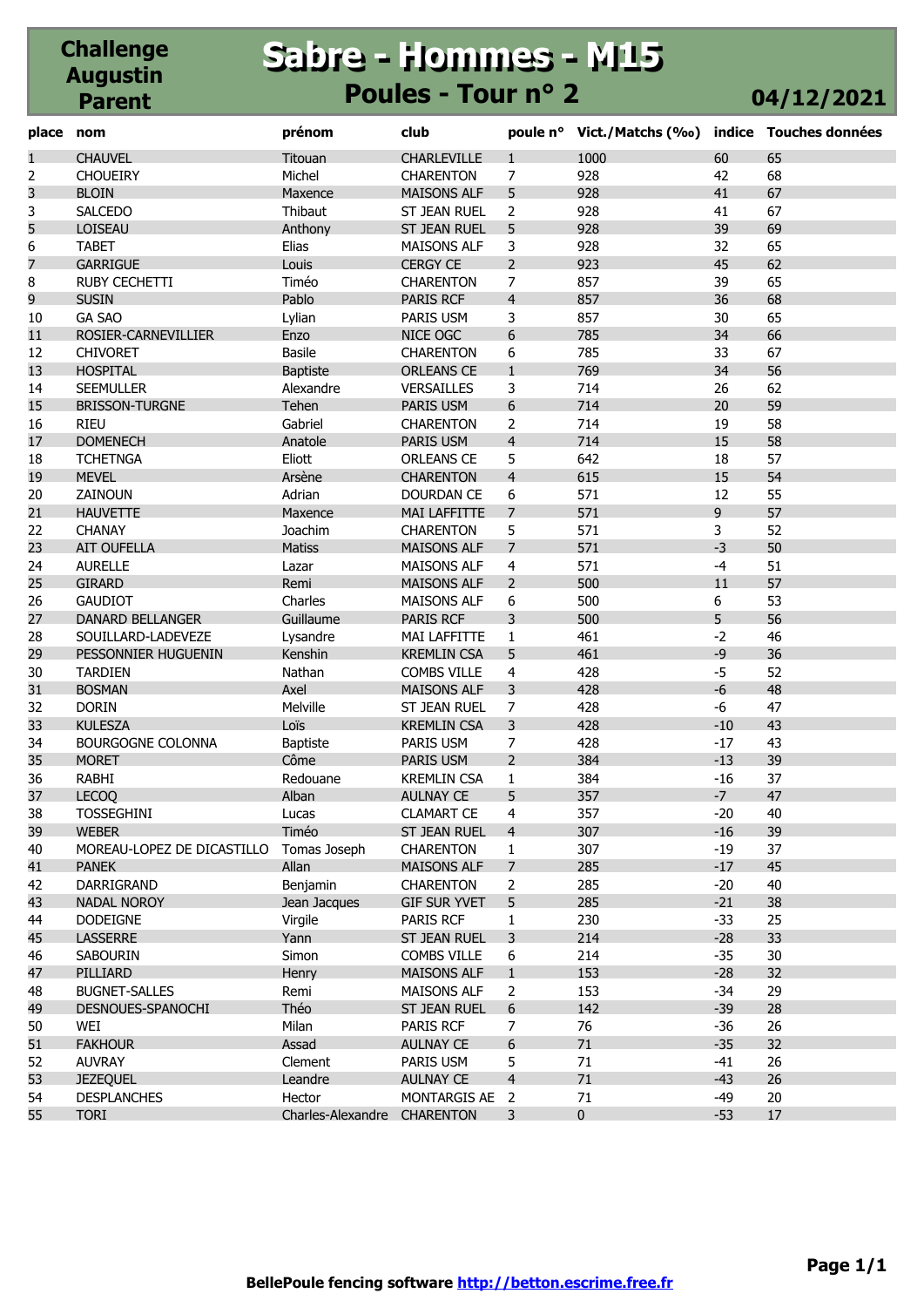#### **Sabre - Hommes - M15 Sabre - Hommes - M15 Tableau - Place n°1 04/12/2021**

**Challenge Augustin** 

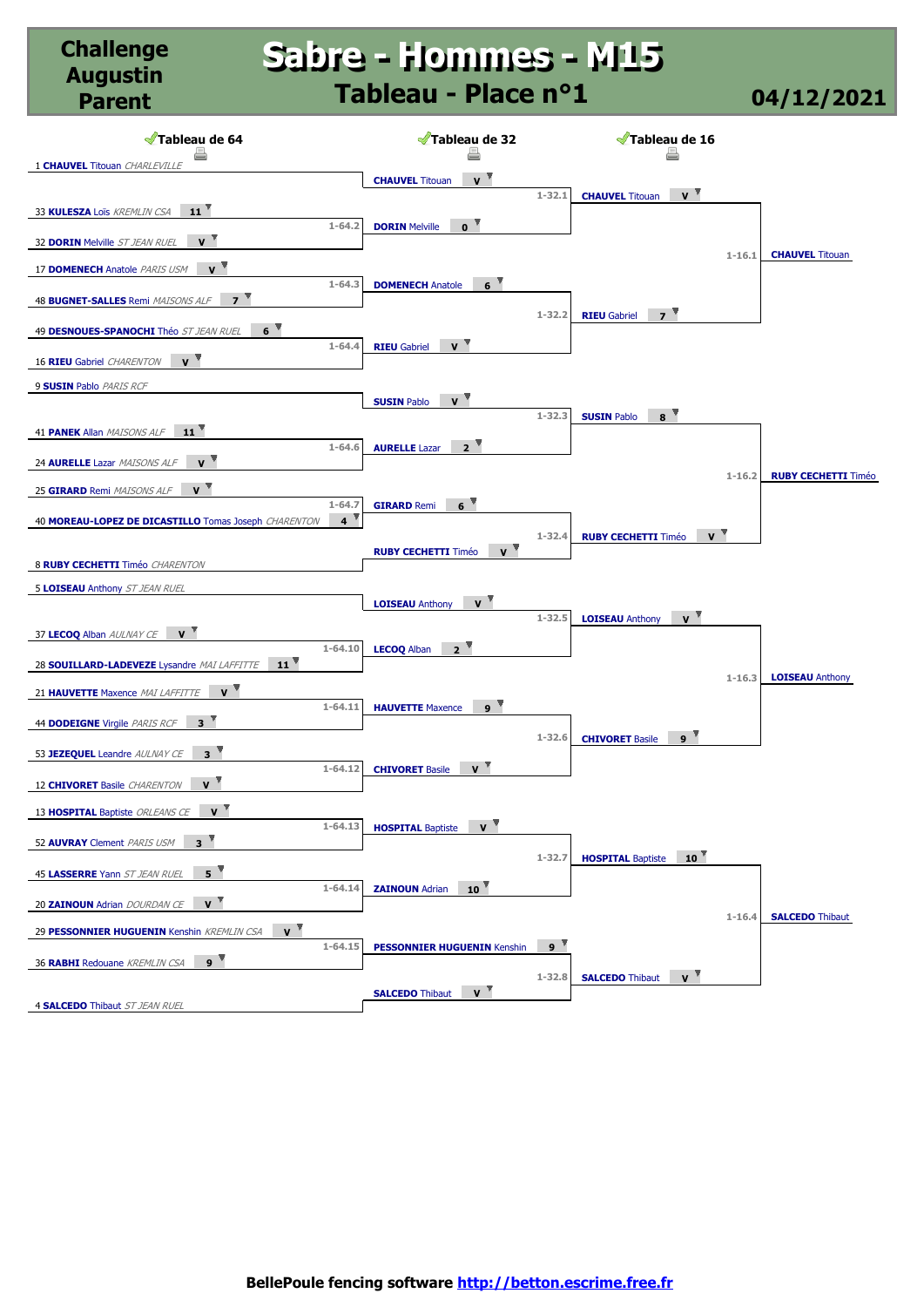#### **Sabre - Hommes - M15 Sabre - Hommes - M15 Tableau - Place n°1 04/12/2021**

**Challenge Augustin** 

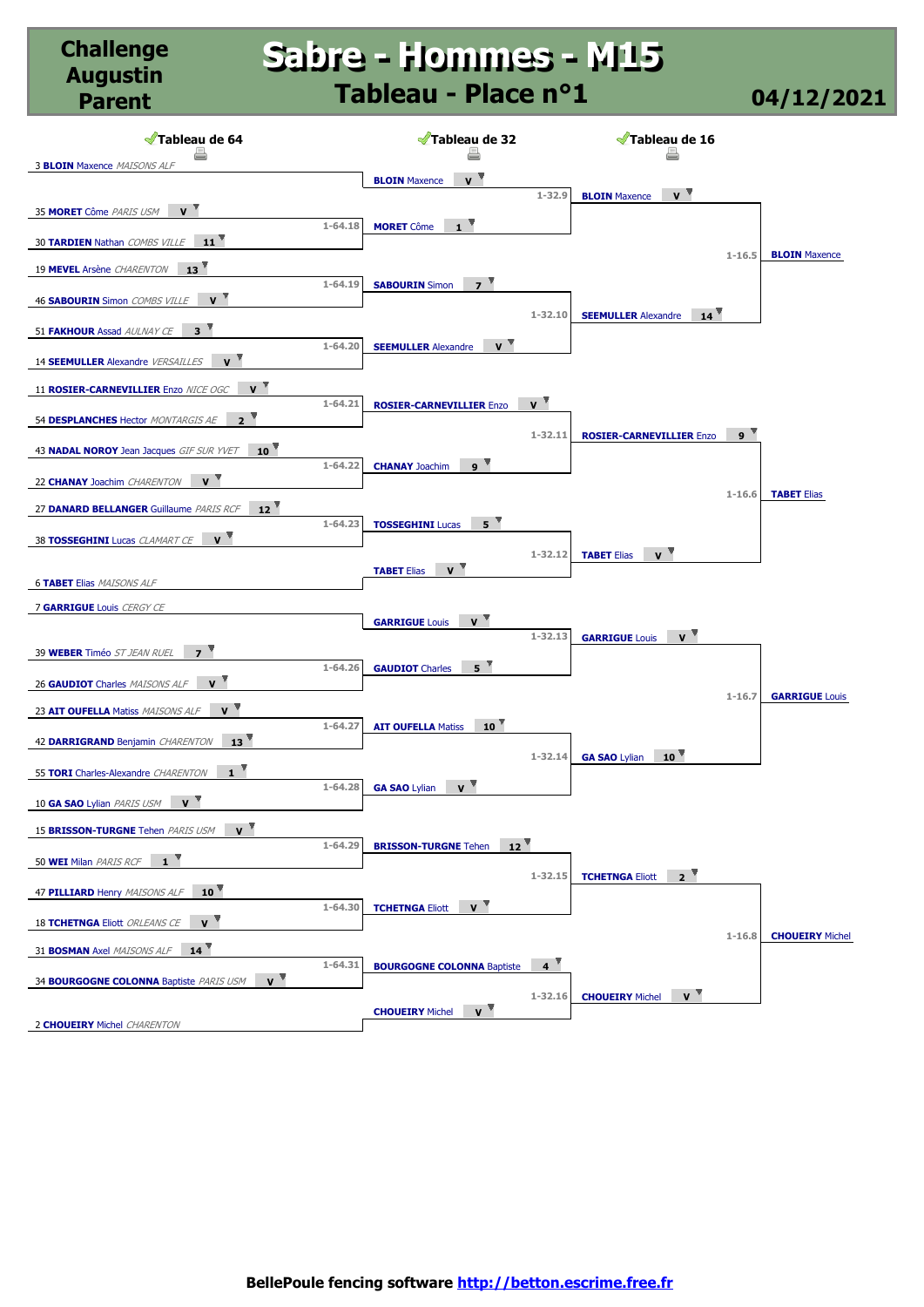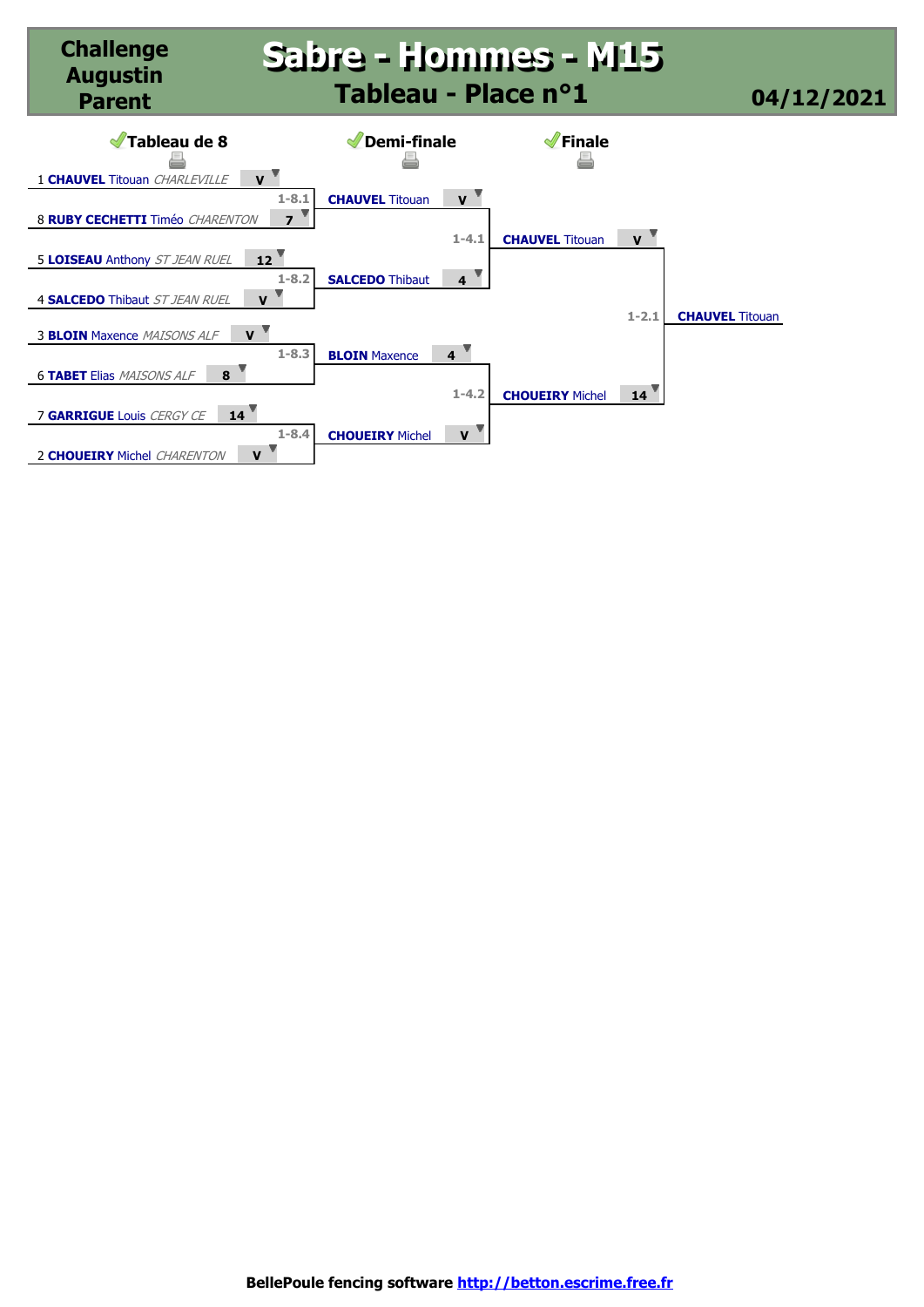#### **Challenge Augustin Parent Sabre - Hommes - M15 Sabre - Hommes - M15 Classement général 04/12/2021**

| place          | nom                        | prénom          | club                | <b>CID</b>          | région    | nation     |
|----------------|----------------------------|-----------------|---------------------|---------------------|-----------|------------|
| 1              | <b>CHAUVEL</b>             | Titouan         | <b>CHARLEVILLE</b>  | S                   | Grandlist | <b>FRA</b> |
| $\overline{2}$ | <b>CHOUEIRY</b>            | Michel          | <b>CHARENTON</b>    | ុះ                  | *         | <b>FRA</b> |
| 3              | <b>SALCEDO</b>             | Thibaut         | <b>ST JEAN RUEL</b> | $\bullet$           | P         | <b>FRA</b> |
| 3              | <b>BLOIN</b>               | Maxence         | <b>MAISONS ALF</b>  | 30                  | *         | <b>FRA</b> |
| 5              | <b>LOISEAU</b>             | Anthony         | <b>ST JEAN RUEL</b> | $\mathbf{o}$        | ę         | <b>FRA</b> |
| 6              | <b>TABET</b>               | <b>Elias</b>    | <b>MAISONS ALF</b>  | 30                  | *         | <b>FRA</b> |
| 7              | <b>GARRIGUE</b>            | Louis           | <b>CERGY CE</b>     | IJ                  | ☀         | <b>FRA</b> |
| 8              | <b>RUBY CECHETTI</b>       | Timéo           | <b>CHARENTON</b>    | 30                  | *         | <b>FRA</b> |
| 9              | <b>SUSIN</b>               | Pablo           | PARIS RCF           | Ø                   | ☀         | <b>FRA</b> |
| 10             | <b>GA SAO</b>              | Lylian          | PARIS USM           | Q                   | *         | <b>FRA</b> |
| 11             | ROSIER-CARNEVILLIER        | Enzo            | NICE OGC            | $\frac{1}{2}$       | B         | <b>FRA</b> |
| 12             | <b>CHIVORET</b>            | <b>Basile</b>   | <b>CHARENTON</b>    | 30                  | *         | <b>FRA</b> |
| 13             | <b>HOSPITAL</b>            | <b>Baptiste</b> | <b>ORLEANS CE</b>   | $\bullet$           | ę         | <b>FRA</b> |
| 14             | <b>SEEMULLER</b>           | Alexandre       | <b>VERSAILLES</b>   | תנו                 | *         | <b>FRA</b> |
| 15             | <b>RIEU</b>                | Gabriel         | <b>CHARENTON</b>    | 32                  | ☀         | <b>FRA</b> |
| 16             | <b>TCHETNGA</b>            | Eliott          | <b>ORLEANS CE</b>   | О                   | Ş         | <b>FRA</b> |
| 17             | <b>BRISSON-TURGNE</b>      | Tehen           | PARIS USM           | Ø                   | ☀         | <b>FRA</b> |
| 18             | <b>DOMENECH</b>            | Anatole         | PARIS USM           | Q                   | ☀         | <b>FRA</b> |
| 19             | <b>ZAINOUN</b>             | Adrian          | <b>DOURDAN CE</b>   | IJ                  | ☀         | <b>FRA</b> |
| 20             | <b>HAUVETTE</b>            | Maxence         | <b>MAI LAFFITTE</b> | תנו                 | ☀         | <b>FRA</b> |
| 21             | <b>CHANAY</b>              | Joachim         | <b>CHARENTON</b>    | 30                  | ☀         | <b>FRA</b> |
| 22             | <b>AIT OUFELLA</b>         | <b>Matiss</b>   | <b>MAISONS ALF</b>  | ္မွာ                | ☀         | <b>FRA</b> |
| 23             | <b>AURELLE</b>             | Lazar           | <b>MAISONS ALF</b>  | 32                  | 兼         | <b>FRA</b> |
| 24             | <b>GIRARD</b>              | Remi            | <b>MAISONS ALF</b>  | ္မွာ                | *         | <b>FRA</b> |
| 25             | <b>GAUDIOT</b>             | Charles         | <b>MAISONS ALF</b>  | 32                  | ☀         | <b>FRA</b> |
| 26             | PESSONNIER HUGUENIN        | Kenshin         | <b>KREMLIN CSA</b>  | ္မွာ                | ☀         | <b>FRA</b> |
| 27             | <b>DORIN</b>               | Melville        | <b>ST JEAN RUEL</b> | $\bullet$           | ę         | <b>FRA</b> |
| 28             | <b>BOURGOGNE COLONNA</b>   | <b>Baptiste</b> | PARIS USM           | Q                   | *         | <b>FRA</b> |
| 29             | <b>MORET</b>               | Côme            | <b>PARIS USM</b>    | Q                   | ☀         | <b>FRA</b> |
| 30             | <b>LECOQ</b>               | Alban           | <b>AULNAY CE</b>    | ុះ                  | *         | <b>FRA</b> |
| 31             | <b>TOSSEGHINI</b>          | Lucas           | <b>CLAMART CE</b>   | $\boldsymbol{\eta}$ | ☀         | <b>FRA</b> |
| 32             | <b>SABOURIN</b>            | <b>Simon</b>    | <b>COMBS VILLE</b>  | ္မွာ                | ☀         | <b>FRA</b> |
| 33             | <b>MEVEL</b>               | Arsène          | <b>CHARENTON</b>    | 32                  | ☀         | <b>FRA</b> |
| 34             | <b>DANARD BELLANGER</b>    | Guillaume       | <b>PARIS RCF</b>    | Q                   | *         | <b>FRA</b> |
| 35             | SOUILLARD-LADEVEZE         | Lysandre        | <b>MAI LAFFITTE</b> | IJ                  | ☀         | <b>FRA</b> |
| 36             | <b>TARDIEN</b>             | Nathan          | <b>COMBS VILLE</b>  | ္မွာ                | *         | <b>FRA</b> |
| 37             | <b>BOSMAN</b>              | Axel            | <b>MAISONS ALF</b>  |                     | ☀         | <b>FRA</b> |
| 38             | <b>KULESZA</b>             | Loïs            | <b>KREMLIN CSA</b>  | ៛                   | *         | <b>FRA</b> |
| 39             | <b>RABHI</b>               | Redouane        | <b>KREMLIN CSA</b>  | 32                  | ☀         | <b>FRA</b> |
| 40             | <b>WEBER</b>               | Timéo           | <b>ST JEAN RUEL</b> | О                   | ¥         | <b>FRA</b> |
| 41             | MOREAU-LOPEZ DE DICASTILLO | Tomas Joseph    | <b>CHARENTON</b>    | 30                  | ☀         | <b>FRA</b> |
| 42             | <b>PANEK</b>               | Allan           | <b>MAISONS ALF</b>  | ្នុ                 | *         | <b>FRA</b> |
| 43             | <b>DARRIGRAND</b>          | Benjamin        | <b>CHARENTON</b>    | 32                  | ☀         | <b>FRA</b> |
| 44             | <b>NADAL NOROY</b>         | Jean Jacques    | <b>GIF SUR YVET</b> | תנו                 | *         | <b>FRA</b> |
| 45             | <b>DODEIGNE</b>            | Virgile         | PARIS RCF           | Q                   | ☀         | <b>FRA</b> |
| 46             | <b>LASSERRE</b>            | Yann            | <b>ST JEAN RUEL</b> | О                   | ç         | <b>FRA</b> |
| 47             | PILLIARD                   | Henry           | <b>MAISONS ALF</b>  | 39                  | ☀         | <b>FRA</b> |
|                |                            |                 |                     |                     |           |            |